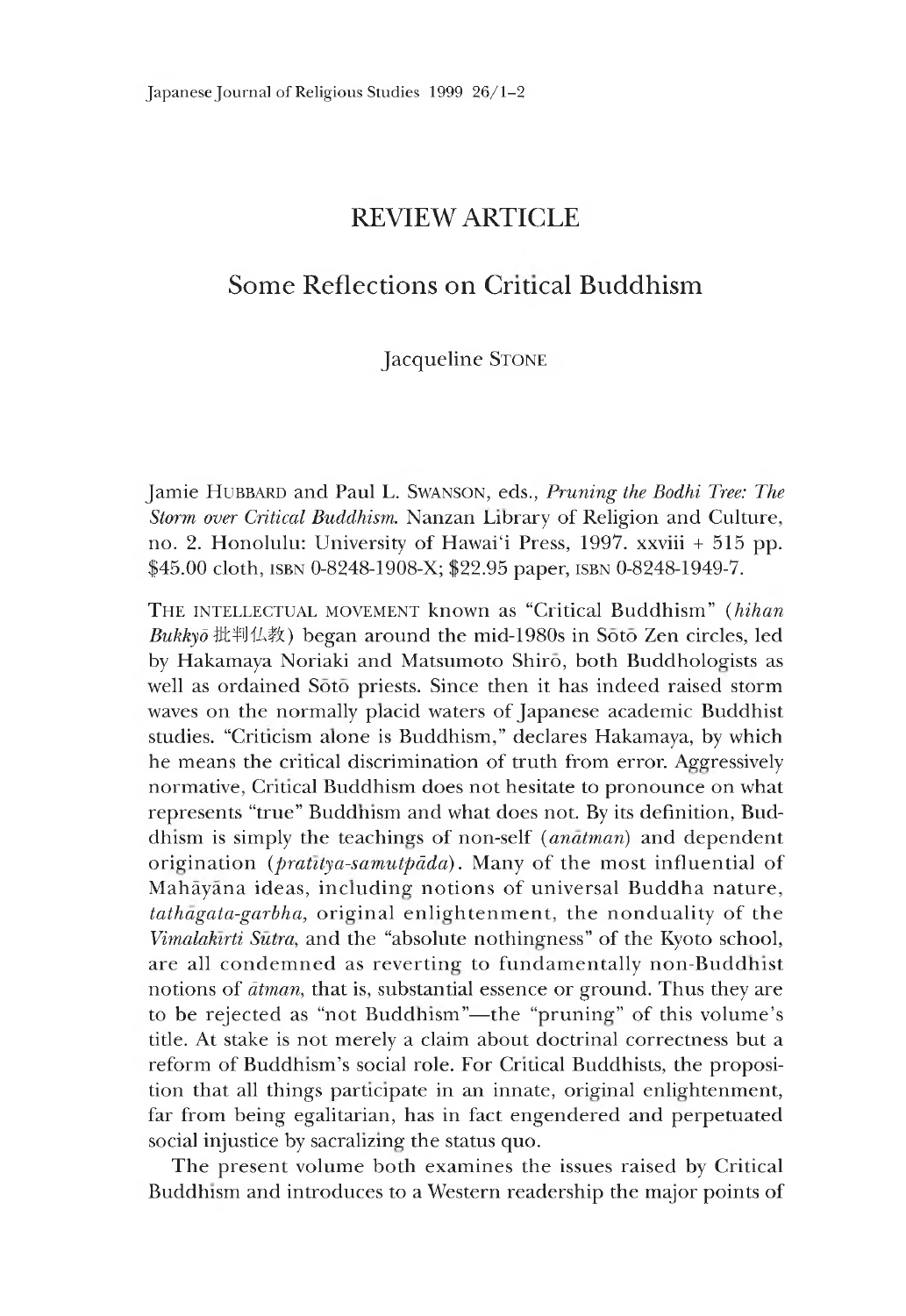controversy surrounding it. It brings together more than twenty essays by fifteen scholars based at Japanese, Taiwanese, and American institutions; Hakamaya and Matsumoto are themselves liberally represented, as are the views of both their critics and sympathizers. *Pruning* is divided into three sections: "The What and Why of Critical Buddhism," "In Search of True Buddhism," and "Social Criticism." The collection is noteworthy in drawing together contributions from across disciplinary boundaries: textual and philological studies, history, and constructive philosophy all have a voice here. Hakamaya and Matsumoto are fortunate in their Western interpreters. The editors, Jamie Hubbard and Paul Swanson, have not only provided extensive and balanced treatment of the subject but also produced outstanding translations of the essays by Japanese contributors. Special congratulations are due to Hubbard for capturing in English Hakamaya's distinctive polemical style.

That style can be both blistering and censorious, and Critical Buddhism has provoked reactions that are anything but lukewarm. Rumor in the field has christened this volume with an alternative title: *Promise Them the Moon, but Give Them the Finger!* Readers will differ as to whether the finger of the Critical Buddhism points to the moon of enlightened wisdom or is extended to the greater part of the East Asian Buddhist tradition in what my former professor of Japanese Buddhist art used to call the "freeway mudra." But whether or not one agrees with the Critical Buddhist argument, or is even concerned with the question of what constitutes "true Buddhism," this is a thoughtprovoking book. *Pruning* raises significant questions about the how and why of normative definitions of Buddhism, the social dimension of religious doctrine, and what it is we do when we engage in Buddhist scholarship. No single review could treat it thoroughly, nor is it possible to discuss each article in detail.I will divide this essay into two parts, dealing with some of the questions and lines of controversy that *Pruning* raises. The first will summarize and discuss Critical Buddhism's normative claims and the responses presented in this volume. The second will address Critical Buddhism in the context of my own field of specialization, Japanese Buddhism, with particular attention to the category of "original enlightenment thought" and the issue of doctrine and social practice.

## *An Overview of the Issues*

Readers hitherto unfamiliar with Critical Buddhism can quickly find their bearings via Paul Swanson's excellent introductory essay, "Why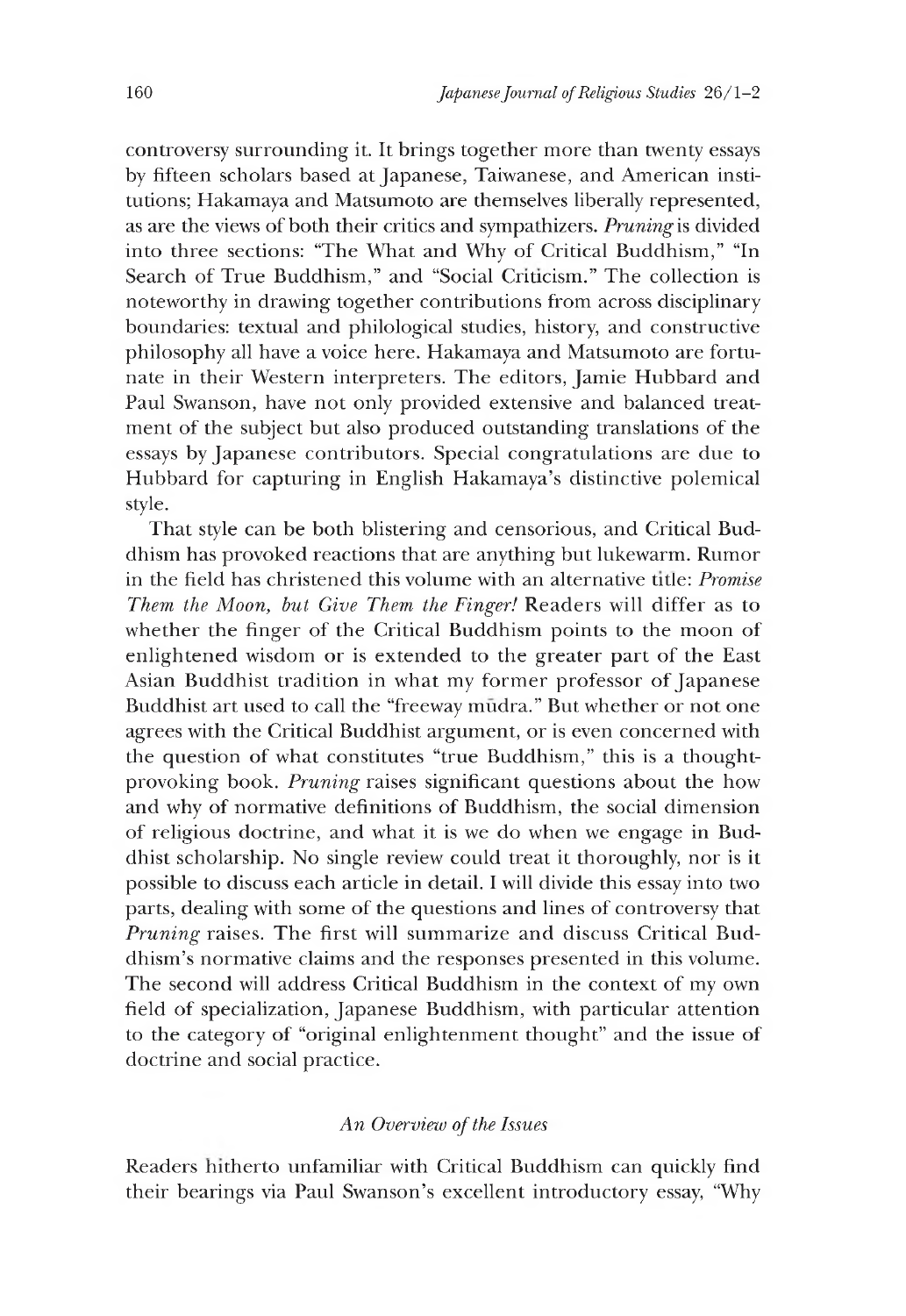They Say Zen is Not Buddhism." Swanson distinguishes three major dimensions of Critical Buddhist discourse: the Buddhological level, the sectarian level, and the level of social criticism. Buddhologically, Critical Buddhism makes three foundational claims.<sup>1</sup> First, true Buddhism is nothing other than *pratitya-samutpada,* not in the spatialized, Hua-yen sense of all things simultaneously giving rise to one another, but a linear sequence of cause and effect without metaphysical substrate. To this Hakamaya opposes the category of "topical Buddhism" or "topical philosophy"—notions of a universal, ineffable, preconceptual ground or "topos" from which all things are produced and to which they return at death. Hakamaya's opposition of "the critical" and "the topical" is derived from *critica* and *topica* in the thought of René Descartes (1596–1650) and Giambattista Vico (1668–1744), respectively.2 Matsumoto has coined the neo-Sanskritism *dhdtu-vada:* literally, a teaching about locus, to express the same kind of thinking. Both scholars regard concepts of universal Buddha nature, *tathagatagarbha,* original enlightenment, and the like as the reimportation into Buddhism of non-Buddhist notions of *dtman* or substantial ground, contradicting the foundational standpoint of dependent origination. Notions of "topos," they claim, are particularly characteristic of "indigenous thought," such as the idea of Brahman in Indian philosophy or the *tao* in Chinese thought. Shamanism, animism, and spirit worship, being grounded in such indigenous, topical thinking, are also dismissed as "not Buddhism." Against those who assimilate Buddhism to notions of a distinctive Japanese spirituality, Hakamaya argues that true Buddhism should be encountered as a foreign, critical voice that challenges comfortable, essentialized notions of tribal or ethnic identity.

Second, Buddhism is selfless action to benefit others. Claims about grasses and trees all possessing innate Buddha nature may sound

**1** These **are** based **on the introduction to Hakamaya's** *Hongaku shiso hihan* (Critiques **of** the doctrine of original enlightenment, 1989, pp. 9-10) and are also summarized by Swanson, pp. 13-14 (unless otherwise indicated, page numbers in this review refer to *Pruning).* Hakamaya and Matsumoto differ in their approach; while Matsumoto has focused closely on matters of Buddhist doctrine, Hakamaya is more broadly concerned with issues of contemporary social and cultural criticism and adopts a more journalistic and confrontational style. Nonetheless, the two have deeply influenced one another's thinking, and the above three points broadly reflect their shared understanding.

<sup>2</sup> Those who have wondered what these early modern European thinkers have to do with normative definitions of Buddhism will find their questions answered in Jamie Hubbard's essay, "Topophobia." Hubbard clarifies both the meaning of these categories in Vico and Descartes, as well as their appropriation by Hakamaya. Paul Griffiths (pp. 145-60) further clarifies Critical Buddhist notions of "topical" and "critical" in light of the distinction between internalist and externalist epistemologies.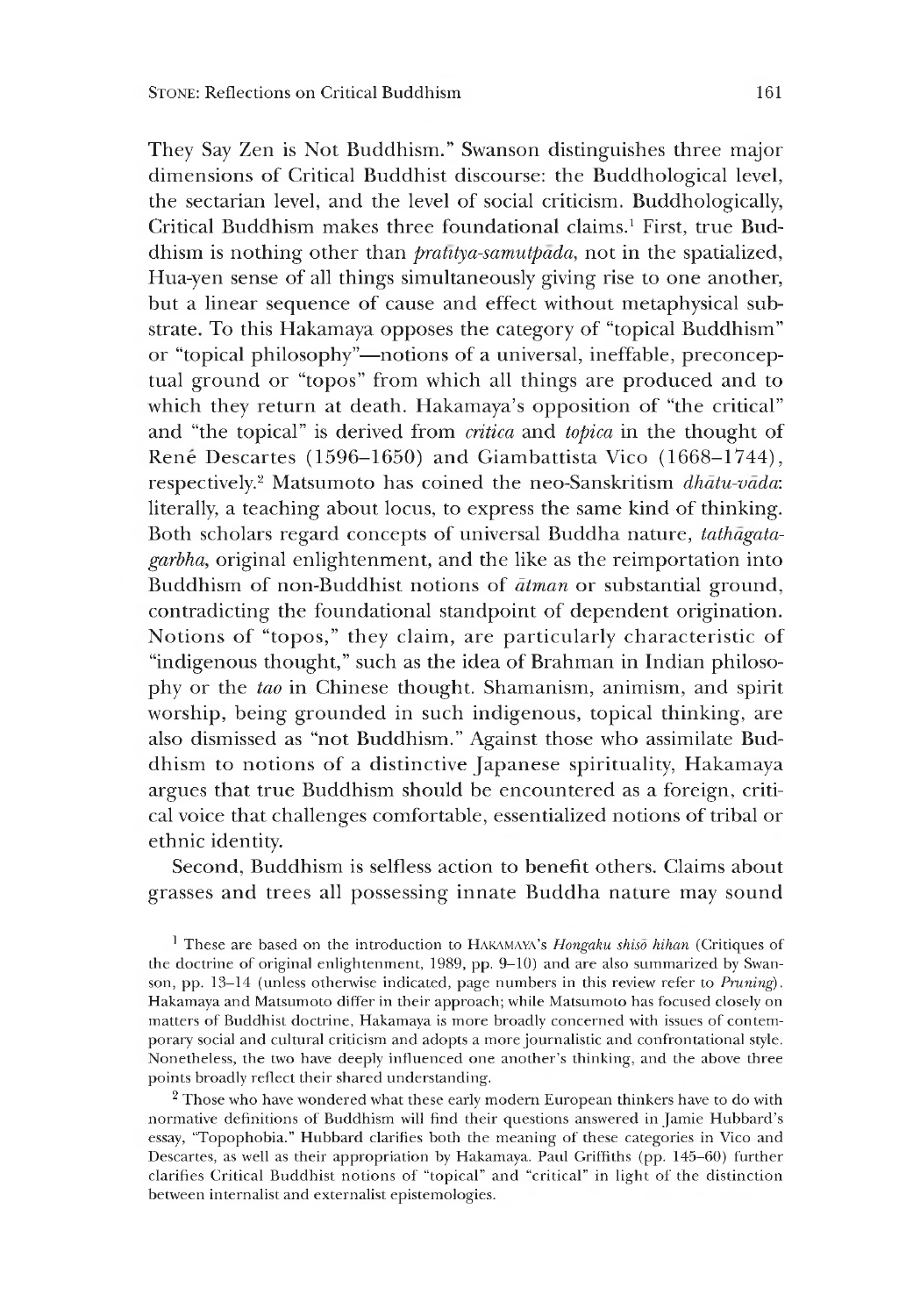inclusive, but, by affirming all phenomena as expressions of ultimate truth, they in effect legitimate existing social hierarchy and bolster the authority of those in power. In Japan, Critical Buddhists say, "topical Buddhism," or "original enlightenment thought," has fostered ethnic nationalism, militarism, and discrimination against outcaste groups, as well as the Japanese cultural essentialism found in the writings of Umehara Takeshi, Kawabata Yasunari, and others. It has also supported an ethos of "harmony" that, far from representing true consensus or tolerance, simply silences its opposition by subsuming it.

Third, Buddhism is not a matter of transcendent mystical experience but entails a commitment of faith, as well as reason and the use of language to discriminate truth from falsehood. Two intriguing dimensions emerge from this claim. The first is a revalorization of language. Both Hakamaya and Matsumoto severely criticize those stereotypes of East Asian religion, enshrined in the Ch'an/Zen dictum of "nonreliance on words," that idealize preverbal or ineffable experience. Those approaches to Buddhist practice that promote nonconceptual insight as a goal in itself are, they say, not legitimately Buddhist. To lose language would be to lose the sense of time and thus to lose what makes us human, becoming instead like a person in irreversible coma (pp. 68-69). Second, this claim leads to a reassessment of the exclusivistic stance taken by the new Kamakura period Buddhist founders, such as Honen (1133–1212) and Nichiren (1222– 1282). The single practice *(senju* 専修) mode espoused by these teachers, in which one form is selected and all others rejected, has sometimes been criticized as intolerant, in contrast to the "all-encompassing" position of the older Buddhist schools such as Tendai, in which any form of practice may be seen as an expression of the one vehicle. From the Critical Buddhist perspective, the single practice approach is viewed rather as a proper critical discrimination of truth, and the "tolerant" or all-encompassine position, as uncritically swallowing the opposition without confronting it (see also the discussion of Honen in Hakamaya 1998). When it comes to interpretation of the *Lotus Sutra,* Matsumoto stands firmly in the "three cart" camp; the one vehicle is not the formless truth encompassing all other teachings within itself but the bodhisattva vehicle that is to be selected, over and against the two vehicles of the *sravaka* and the *pratyekabuddha* that are to be rejected.

Clearly such claims call into question much of East Asian Buddhism, and Hakamaya and Matsumoto are quick to acknowledge that "Buddhism" by their definition bears little resemblance to what many, perhaps most, people self-identified as Buddhist have historically thought and practiced. Stripped down to what critical Buddhism will acknowledge as legitimate, the tradition indeed begins to resemble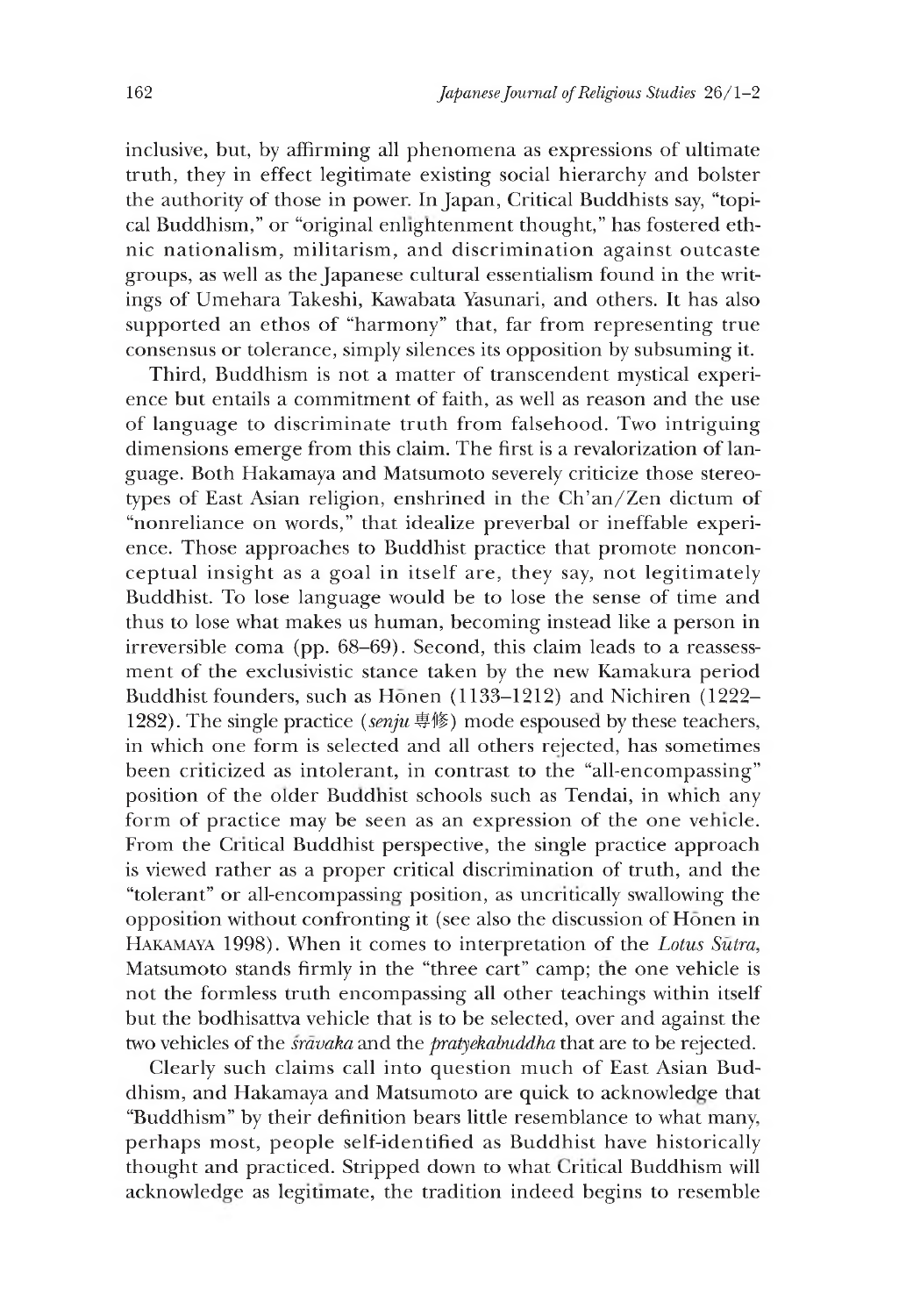the stricken tree with its two pathetic remaining leaves that adorns the present volume in Frederick Franck's eloquent cover art. Can anything be salvaged from the Buddhism of East Asia? Hakamaya does exempt certain figures from his criticism. These include Chih-i (538- 597), patriarch of the T'ien-t'ai school, who was explicitly critical of Taoism, and also Dogen (1200–1253), founder of Japanese Soto Zen. It is in Hakamaya's reading of Dogen that the apologetic or sectarian dimension of Critical Buddhism comes into play. For Hakamaya, the "definitive standpoint for understanding D6gen" is neither the "oneness of practice and enlightenment" (shusho itto 修証一等) nor "original realization and wondrous practice" *(honsho myoshu* 本証妙修); rather, Dogen was throughout his life a staunch critic of original enlightenment thought. Dogen's critique of the "Senika (Skt. Srenika) heresy" belief in a "spiritual intelligence" *(reichi)* that survives the body's death—is identified by Hakamaya with the influential Tendai original enlightenment *(hongaku)* discourse that prevailed in Dogen's time.<sup>3</sup> Also related to the sectarian dimension of Critical Buddhism is Hakamaya's revisionist reading of Dōgen's twelve-fascicle *Shōbō genzō* 正法眼蔵. In contrast to the better known 75-fascicle version, which includes such famous essays as "Uji" 有時 (Being-time) or "Genjō kōan" 現成公案 (The kōan realized in reality), the 12-fascicle version, written late in Dōgen's life, contains instructions for novice monks as well as basic teachings on karmic causality. Where traditional Soto scholarship has generally regarded the 12-fascicle text as an introductory work for beginning practitioners, Hakamaya revalorizes it as signaling a profound shift in Dogen's thought, repudiating the views of his earlier, more philosophical essays that were still influenced by original enliehtenment thought and reasserting the normative Buddhist position of causality. This issue, its textual and historical evidence, and responses from other Soto scholars are insightfully analyzed in Steven Heine's contribution to *Pruning*. It is unfortunate that some version of William BODIFORD's "Zen and the Art of Religious Prejudice" (1996) could not have been included here, though it is cited several times.4 Bodiford also sheds light on the sectarian dimension of Critical Buddhism by locating it in the context of *boto* responses to charges leveled by *burakumin* organizations, to the effect that Buddhist institutions have historically fostered discrimination, for example, by the use of

<sup>3</sup> As **Hakamaya** notes (1989, p. 320), the first to interpret Dogen as a critic of *hongaku* thought was the Tenaai scholar Hazama Jik6,in a 1942 essay (reprinted m **Hazama** 1948, pp. 298-318). Hazama's reading has since been widely cited by Soto scholars.

 $\rm{^4}$  The editors in fact wished to include it but were limited by space constraints. The same is true in the case of my wish (expressed below) to have had a contribution from Tsuda Shin'ichi.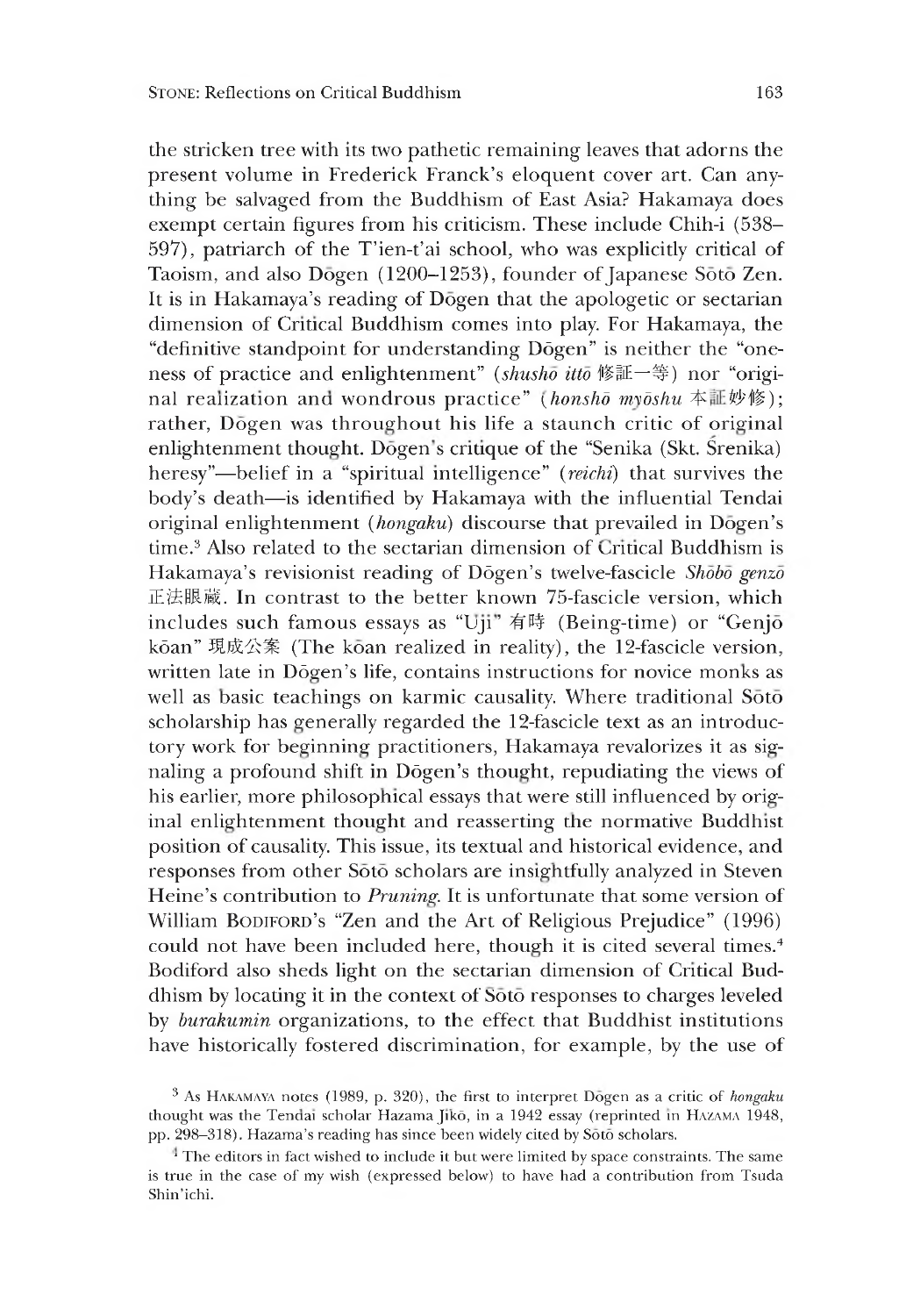discriminative *kaimyd 散名*, or posthumous names, that signal outcaste status, or by opening temple registers to detective agencies investigating prospective spouses or employees for possible outcaste origins. Of the new Kamakura Buddhist founders, Nichiren, who called himself the son of a *candala* (Jpn. *sendara* 旃陀羅, outcaste) family, or Honen and Sninran, who preached to ordinary lay people, are not difficult to characterize as egalitarian teachers. Doeen with his aristocratic origins and monastic bent is harder to reconstruct in this way. Representing *hongaku* thought as the source of social discrimination, and Dogen, as a lifelong foe of *hongaku* thought, serves an apologetic agenda (BODI-FORD 1996, pp. 18-22).

The *Pruning* essays identify other contexts of Critical Buddhism as well. As several contributors point out, Critical Buddhism has appeared at a time when many Japanese Buddhists have been led to reflect on the inadequacy of Buddhist ethical responses to modern social problems, including not only discrimination against the *burakumin,* institutionalized misogyny, lack of social welfare initiatives and the like, but also the complicity of Buddhist institutions in militant imperialism earlier in this century. The conviction that Buddhism should work to help to eliminate structural injustice distinguishes Critical Buddhism from other, more traditional forms of normative Buddhist hermeneutics and links it to contemporary movements of socially engaged Buddhism. Other contexts include advances on the part of Japanese scholars in the study of Indian and Tibetan Buddhism (Hakamaya and Matsumoto are specialists in Yogacara and Madhyamaka thought, respectively, and are well versed in both the Sanskrit and Tibetan texts of these traditions). Such advances have called into question assumptions, long regnant in Japan, about East Asian "Buddha-nature" theories as representing the culmination of Mahayana philosophical thought. Lin Chen-kuo's essay additionally suggests that Critical Buddhism be understood as part of a broader Asian Buddhist encounter with modernity in the post-colonial world.

# *A Question of Substance*

One large set of responses in *Pruning* addresses Critical Buddhism's foundational claim that notions of Buddha nature, *tathāgata-garbha*, and original enlightenment represent substantialist heterodoxies that violate the normative principle of *anatman.* These responses in turn fall into two groups. One, represented by the contribution of Dan Lusthaus, is in basic sympathy with and elaborates on the Critical Buddhist claim. Lusthaus argues that between the seventh and eighth cen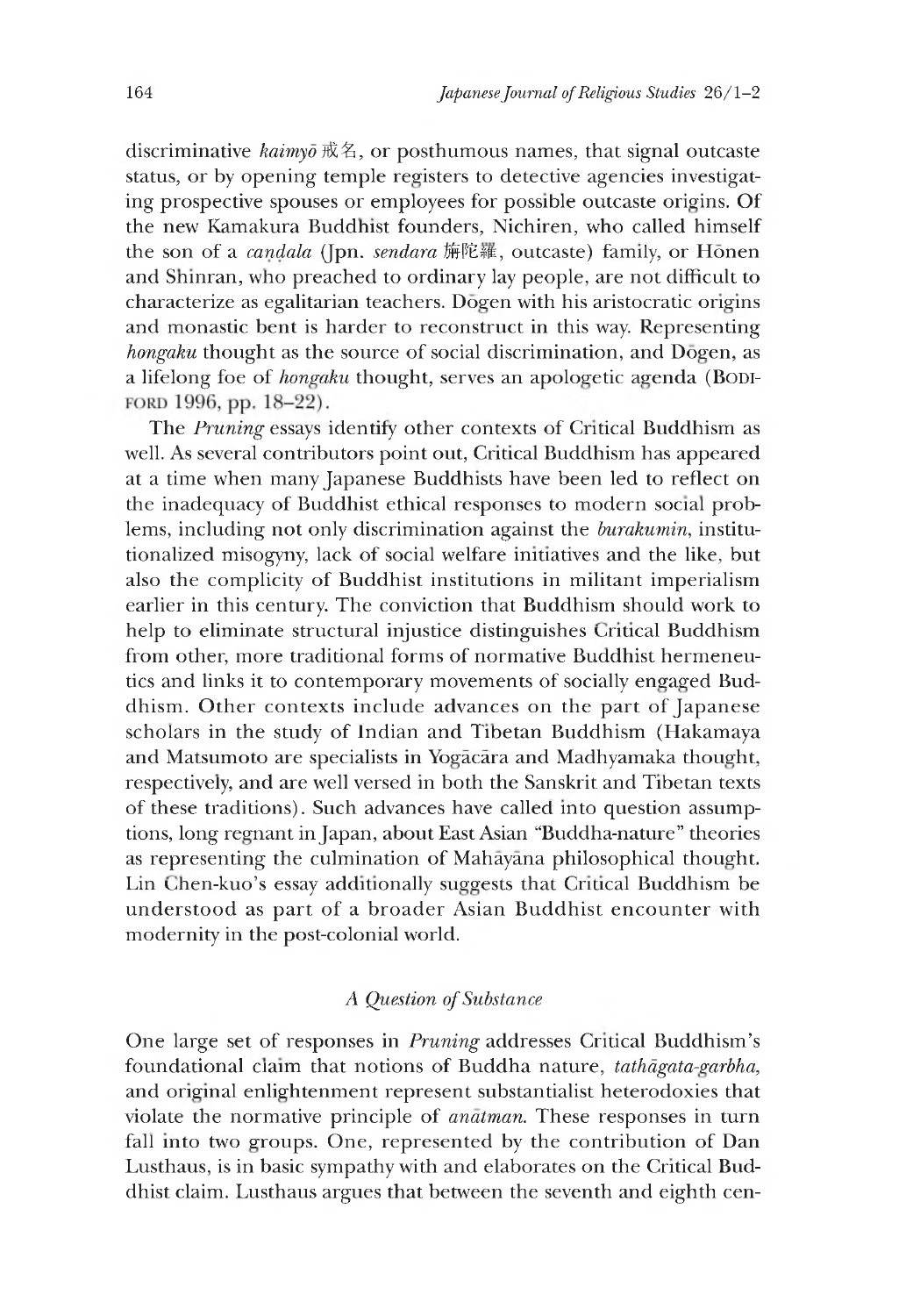turies, Chinese Buddhists consciously opted for the *dhātu-vāda* model, reverting in their interpretive stance to notions of underlying metaphysical substrate, such as those found in Taoism, that had long predated Buddhism's introduction. Far from being a "return to the source" in the Mahayana sutras, as it was often represented, the move to assert concepts of one mind or inherent nature was the result of a "sustained misreading" of ambiguous materials and a deliberate rejection of the Indian Buddhist tradition of critical thinking based on logic and syllogistic reasoning as exemplified by Dignaga and the translations of Hsuan-tsang. After the eighth century, Lusthaus says, all important religious debates in China were debates among *dhātu-vāda* schools (p. 39). This evaluation of the sinification of Buddhism differs markedly from others put forth to date, which have positively characterized Sui- and T'ang-period doctrinal developments as, for example, refining the insights of Indian Madhyamaka through the use of kataphatic language; bringing the remote goal of Buddhahood within human reach through the teaching of innate Buddha nature; and revalorizing the world as the locus of salvation, rather than as the realm of suffering to be escaped (see for example YUKI 1961; GIMELLO 1976a and 1976b; and GREGORY 1991). Lusthaus's alternative reading should make for stimulating debate. He also performs a valuable service in calling attention to the views of those Chinese Buddhists, such as Hsüan-tsang 玄奘 (602-664) and K'uei-chi 窺基 (632-682), that did not prevail historically, and in challenging the assumption, especially widespread in Japan, that East Asian Buddha-nature doctrine represents the pinnacle of Mahayana thought. However, it is one thing to challenge a dominant scholarly model and quite another to draw distinctions between "true Buddhists" and "deluded Buddhists," as it were, along geocultural lines. Lusthaus skirts perilously close to this when he writes, "We should not be surprised that East Asian Buddhists, not being enlightened despite the belief that all possess 'original enlightenment,' should tenaciously cling to this [*atma-] drsti* (p. 55). Are the Buddhists of South, Southeast, or Central Asia then enlightened? How would we know? Similarly, Yamaguchi Zuihōalong with providing an admirably lucid exposition of Santaraksita's thought-seems to suggest that Tibetan Buddhists, unlike their Japanese counterparts, got matters right from the outset by introducing the "core elements of Indian Buddhism," beginning with the defeat of the Ch'an monk Mo-ho-yen by Kamalasila at the court of Khri srong lde btsan in the late eighth century.

A different group of *Pruning'* responses to the substantialist charge suggests alternative readings of Buddha nature or *tathagata-garbha* texts that do not involve assumptions of ontological essence. Sallie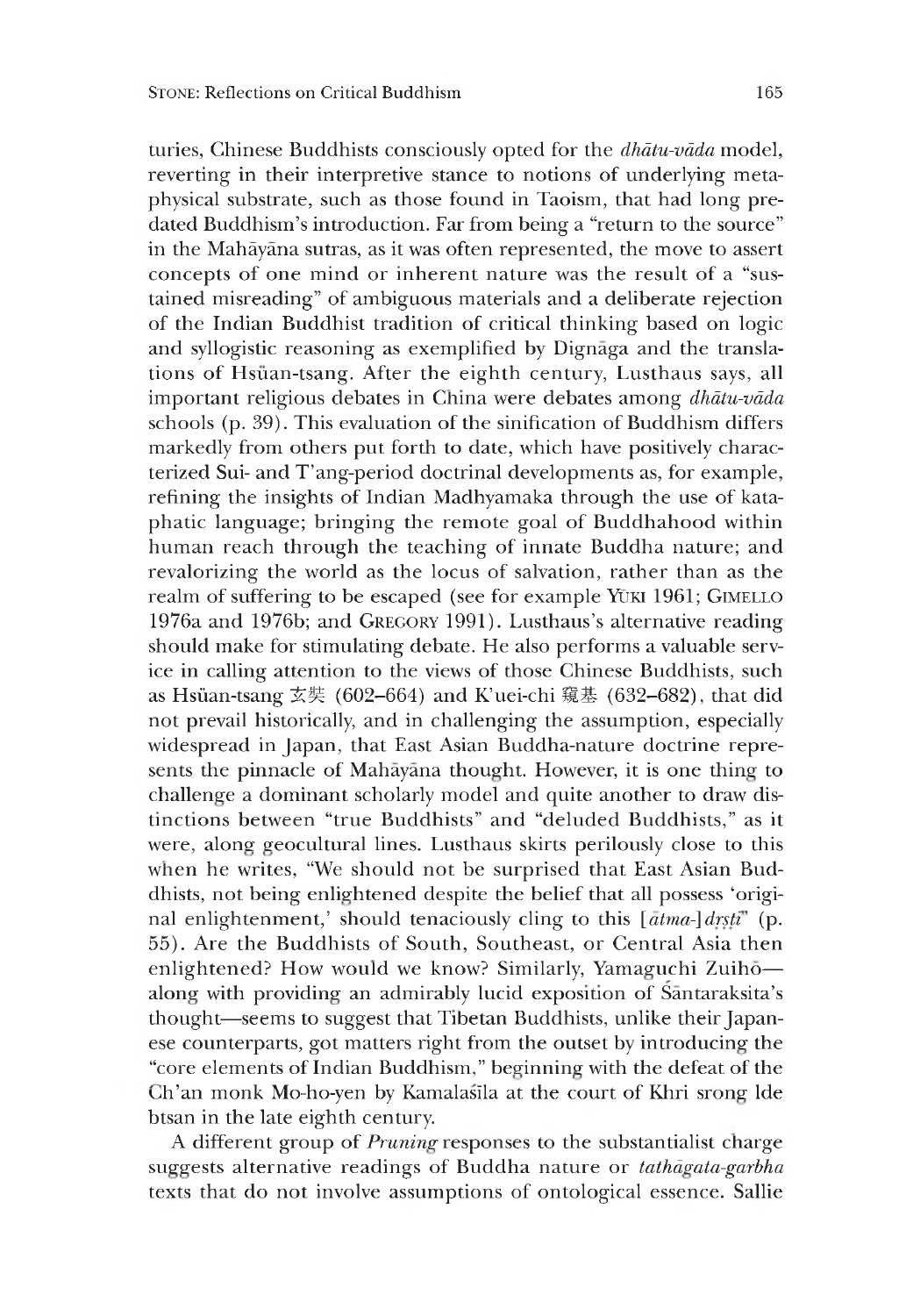King, for example, makes such an argument based on the *Fo-hsing lun* 仏性論 (Buddha nature treatise), attributed to Vasubandhu but most likely a sinitic apocryphon. In this text, she argues, language about "Buddha nature" or "thusness" is used out of concern for the novice bodhisattva likely to misunderstand emptiness in nihilistic terms. The text affirms the Buddha nature, not as a substantive essence, but as an *upaya* to encourage practice by attempting to convey in positive language what is realized in meditation. King points to places where the text explicitly denies that it is speaking in essentialist terms. "Thusness language," she concludes, is not an ontological theory but a soteriological device. King's nuanced argument might be applied to many other texts as well. Takasaki Jikido similarly argues that the oneness of samsara and nirvana represents an existential, not an ontological, ground (p. 315), and Paul Swanson points out that some Buddhanature formulations, such as Chih-i's three causes of Buddha nature, are non-substantialistic (p. 26).

Also relevant to the substantialist charge is a fascinating exchange between Matsumoto Shirō and Yamabe Nobuyoshi. Matsumoto contends that *tathagata-garbha* and certain Yogacara ideas represent *dhatu* $v\bar{a}da$ —that is, they postulate a "generative monism," in which all phenomena are seen as the "super-loci" produced from *dharma-dhatu* or *tathagata-garbha* as underlying ground. This model, Matsumoto holds, is inherently discriminatory, because the hierarchy obtaining among the super-loci (e.e., among the five *gotra* or classes of beings) is legitimized in that the distinctions among those who can become buddhas, those who can become sravakas, and those without the nature of enlightenment, etc., are all affirmed as being equally the expressions of *dharma-dhatu.* Against this, Yamabe suggests that pluralistic *gvtra* theory and notions of universal, monistic *dharma-dhatu* are not necessarily connected but may represent two originally unrelated elements incorporated into the Yogacara tradition at different times that are incompletely reconciled. In contrast to Matsumoto's static model of *dhātu-vāda* thought, Yamabe's argument takes into account the historical development of the Yogacara tradition. While the non-Yogacara specialist may not be fully able to evaluate the evidence cited on either side, this exchange is exemplary for its courtesy and wealth of supporting philological and textual detail.

Lastly, the "alternative readings" category includes a clever, "postmodern" reading of Nishitani Keiji suggested by Lin Chen-kuo. While Critical Buddnism tends to be anti-postmodern (Hakamaya deems postmodernism a reactionary outbreak of irrational mysticism), Lin sees both postmodernism and critical Buddnism as engaged in the same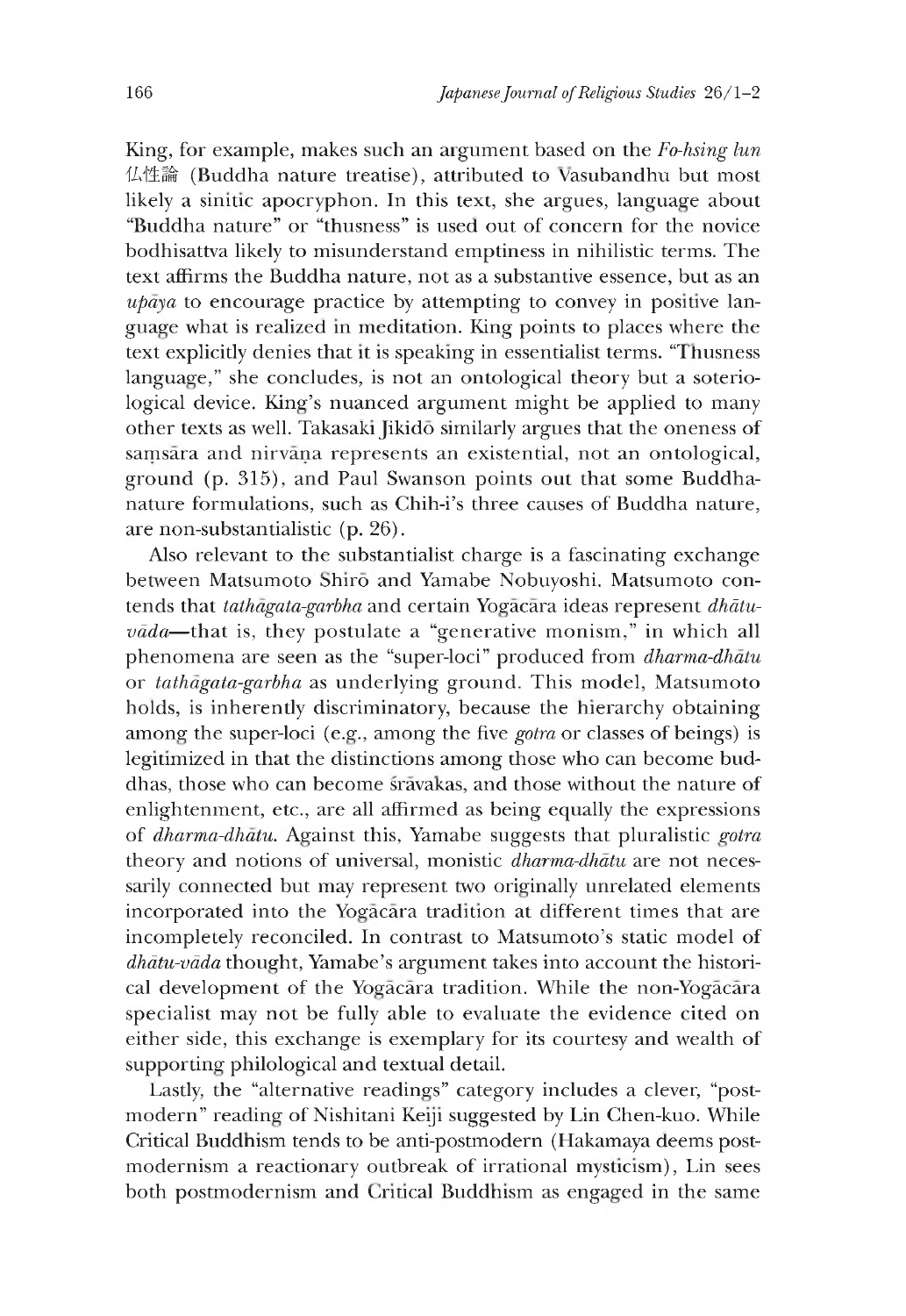"unfinished project of modernity"—the overcoming of a subjectcentered "metaphysics of identity." Lin proposes that Nishitani's "topos" of absolute emptiness can be understood, not as an ontological substrate, but as the "daily lifeworld"—a field of "playful samādhi" that is its own end and that comes into view only when self-centered frames of reference have been emptied (p. 309).

All the foregoing responses, whether sympathetic or critical, deal with Critical Buddhism more or less on its own terms, in engaging and accepting its premise that the *anatman* doctrine is normative for Buddhist thought. The reader remains curious to learn the views of someone like Mikkyō specialist Tsuda Shin'ichi 津田真一, one of the first Japanese scholars to respond to Critical Buddhism and cited a few times in *Pruning'* as someone who holds that there is room in Buddhism for something like notions of substantive ground (pp. 138, 166, 327). Hakamaya and Matsumoto are of course not the first Buddhists to assert *pratitya-samutpada* as a normative standpoint. Some of the *Pruning'* contributors in fact view the Critical Buddhist argument as a continuation of the ancient Buddhist debate over whether or not Buddha-nature ideas represent a violation of the *anatman* position. In Lusthaus's words, "The debate is not over; it has only been on hold for twelve hundred years" (p. 55; see also Swanson, pp. 3-4). However, I suspect the situation may be more complex. Certainly Critical Buddhism exhibits strong continuities with this earlier debate, but the terms seem to have shifted. Concepts of "topos" or *dhātu-vāda* somewhat overlap but are not quite the same as those of *dtman,* self-nature, or permanent substance denied by earlier Buddhist critiques of essentialism. A thoroughgoing *anatman* position would surely reject, for example, any notion of an eternal, supreme being. Yet Critical Buddnism affirms monotheism as an instance of the "critical" stance of choosing truth and rejecting error. What is being affirmed here, of course, is not the doctrinal content of monotheism *per se* but its commitment to a single object of faith. For Hakamaya, Christianity emerged as the foreign voice critical of the "indigenous Western tradi- $\frac{1}{\cosh^2}$ —that is, the Latin culture of the Roman empire (pp. 66, 79), while Matsumoto opines that "monotheism is not a form of monism *(dhātu-vāda)* but is closer to the structure of 'one-vehicle' thought in requiring a specific choice" (p. 489, n. 46).<sup>5</sup> Nor does Critical Buddhism hesitate to put forth its own form of essentialism. Peter Gregory notes that, just as *tathagata-garbha* thought postulates an original pure mind that becomes veiled and hidden by adventitious defilements, so

 $\overline{5}$  Historically speaking, of course, we might ask how many people in any culture have embraced their religion by choice.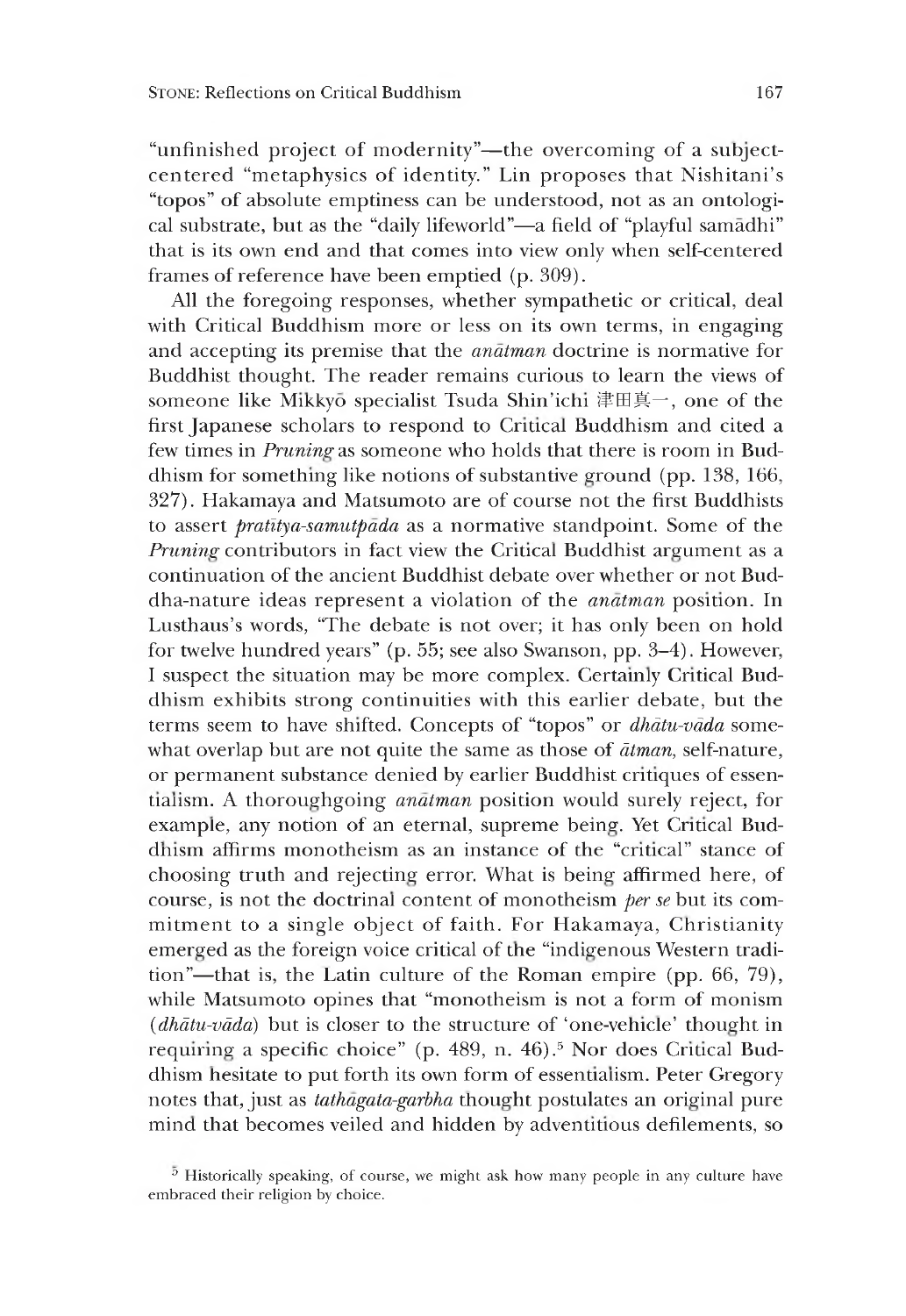Critical Buddhism postulates a foundational "true Buddhism" that has become obscured by "indigenous thought"; thus it replicates the very same sort of discourse that it decries as essentialistic (pp. 292–93). It would seem that what critical Buddhism attacks is not so much the classic targets of *anātman* critique—notions of unchanging self, metaphysical essence, or the reification of views into objects of attachment by which false notions of "self" are constructed—as it is concepts of a universal ground in which all participate, whether that ground is said to have ontological substance or not.<sup>6</sup> This, I will suggest further on, is because Critical Buddhism is not only reviving a traditional Buddhist debate but responding to the ideological problems of a very specific, modern historical context.

## *A Question of Method*

Another strand of discussion in this volume steps back from the debate itself and attempts to position Critical Buddhism methodologically. As Gregory notes, the controversy this movement has engendered calls for reflection on important differences in the "sociology of knowledge" between Japan and the West. "Awareness of such differences should help make both sides more aware of their limitations, what they stand to gain from one another, and the nature of the premises on which their different perspectives are based" (pp. 286-87). A major contribution of the present volume lies in stimulating just such reflection. However, the essays included here collectively suggest that the gaps between different "sociologies of knowledge" and cultures of scholarship lie, not just between Japan and the West, but also between those Buddhologists, whatever their nationality, doing historical scholarship and those engaged in normative philosophy. For Hakamaya and Matsumoto, who are committed Buddhists as well as scholars associated with Buddhist sectarian universities, the very distinction is problematic. One senses from Hakamaya in particular a deep frustration with "professors in charge of courses on 'Japanese Buddhism' at national universities who, in attempting to be objective researchers, not only disregard the direction proper to Buddhist practitioners but entertain a corresponding contempt for those researchers affiliated with some specific sect" (HAKAMAYA 1989, pp.

6 This helps explain why a text like the *Vimalakirti-nirdesa-sutra,* despite its relentless denial of metaphysical essences, nonetheless falls under the Hakamaya/Matsumoto critique. While emptiness in this sutra is definitely not a substantial ground, it does suggest spatialized notions of all phenomena as universally nondual and interpenetrating. That is, while not an *dtman* or **ontological** essence, emptiness in this sense would correspond to "topos" in Critical Buddhist usage.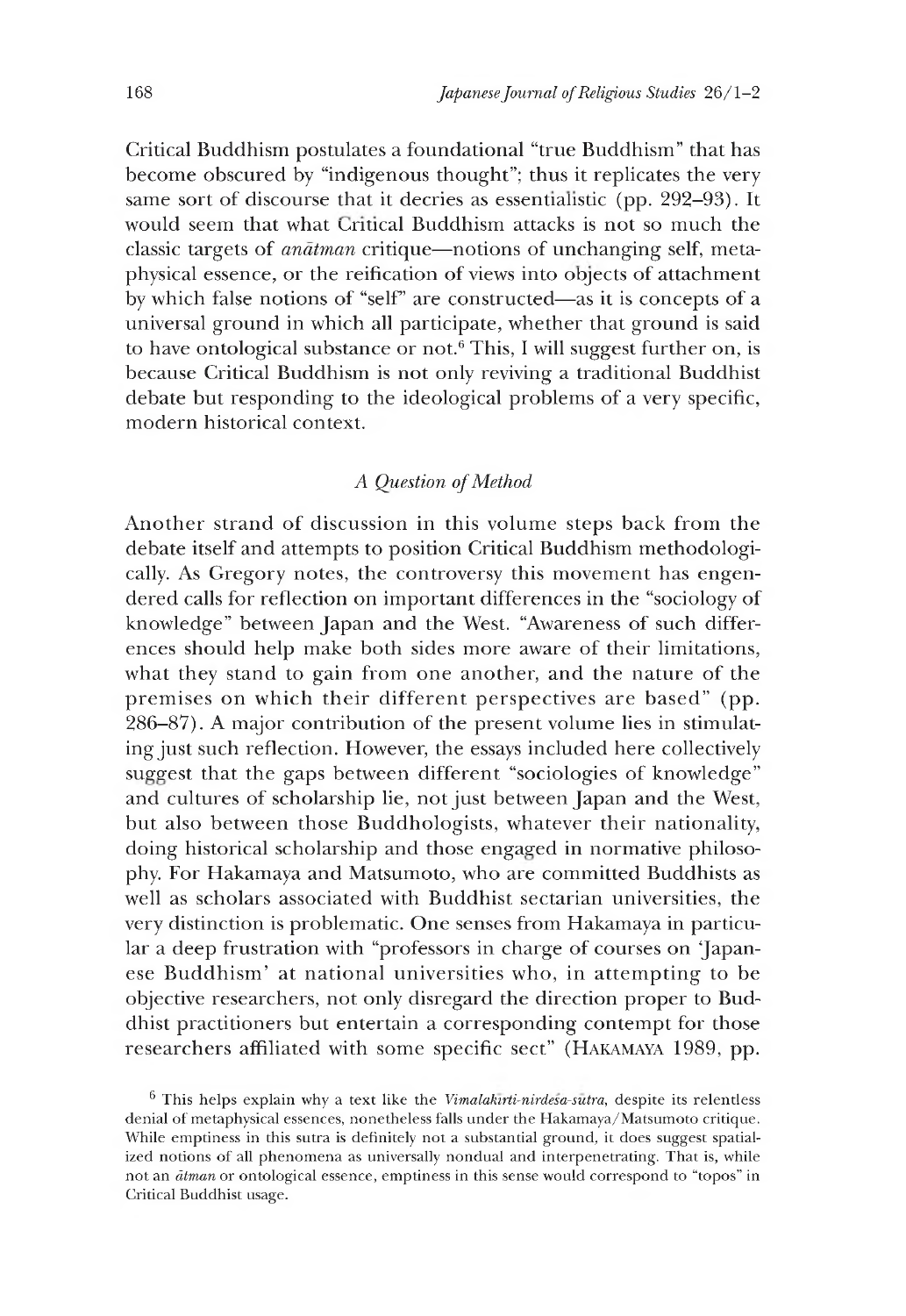22-23). It may well be true that, in secular universities, distaste for methods informed by obvious personal religious commitment may represent what Griffiths calls a "fideism of the academy"  $(p. 160)$  although one should note that it also represents a reaction against the often stultifying effects of sectarian orthodoxy on the historical study of Japanese Buddhism. In any event, Hakamaya is loud in denouncing what he calls "objective scholarship." He uses this term in at least three senses that, although conflated in his rhetoric, are not necessarily connected. They are: 1) value-free scholarship following the model proposed by Max Weber, which would make of religious studies somethine resembling a "science"; 2) scholarship that hides an ideological agenda behind a neutral descriptive pose; and 3) scholarship, such as descriptive historiography, whose major purpose is not normative in the sense that it is not concerned with what Buddhism "should be."

Although he has radically challenged longstanding interpretations of Sōtō Zen orthodoxy, Hakamaya's critique of "objective scholarship" is rooted in the same hermeneutical assumptions that have longshaped Japanese Buddhist sectarian scholarship, namely, that the "truth" of the religion under study is real and knowable, and this therefore recognizes no need to distinguish fundamentally between normative and historical approaches. As Steven Heine perceptively notes, Critical Buddhism comes much closer to classical Buddhist scholasticism, with its project of establishing hierarchical classifications of teachings *(kyōhan* 教判), than it does to either historical scholarship or speculative philosophy (pp. 283-84). For some of Critical Buddhism's Western respondents, however, Hakamaya's criticism of "objective scholarship" resonates with recent developments in the Western academy that have originated from a very different hermeneutical perspective—namely, the recognition that true "objectivity" in the humanities is, ultimately, an epistemological impossibility. We are inexorably embedded in the specifics of our particular culture, life history, and historical moment; there is no ground where we can stand outside ourselves and observe from a value-free perspective. For some, this recognition has led to the rejection of positivist historiography as well as conventions of scholarly "distance," and the emergence of "engaged" scholarship. Some of the *Pruning* essays also link this development to Critical Buddhism. Griffiths, for example, writes, "Historiography is always driven by ideology, by a set of critically-or, in a bad case, uncritically-normative decisions about what it is for and how it should be done, decisions that are not themselves given or justified historically. The advantage and virtue of Hakamaya's position and method is that it makes broadly ideological commitments explic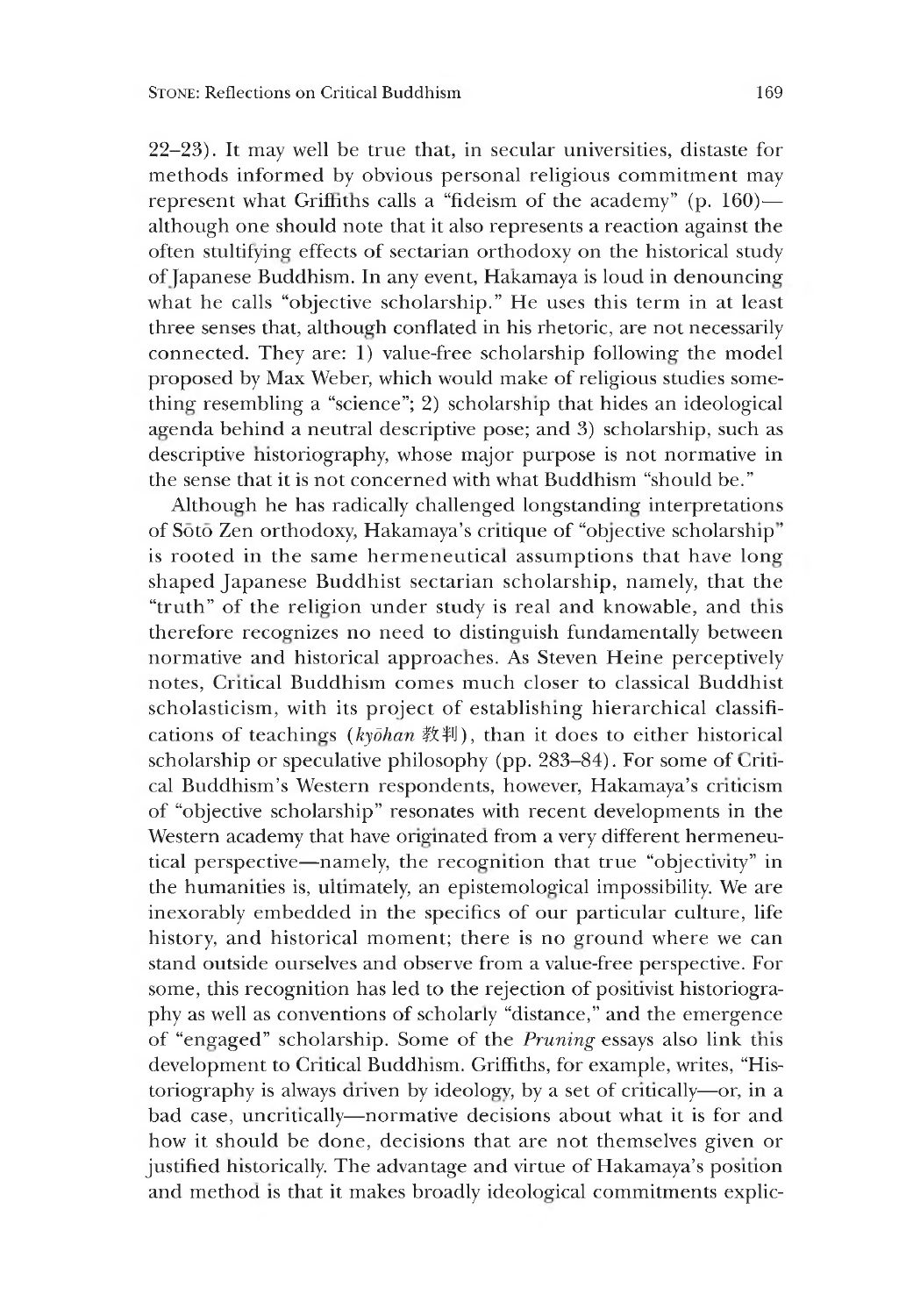it" (p. 159). Hubbard draws parallels between Critical Buddhism and the self-consciously "activist" direction taken in such fields as cultural criticism, women's studies, and postcolonial studies. "Once one accedes to the notion that scholars in-scribe even as they de-scribe," he writes, "the move to normative valuation seems the next natural step, perhaps even a morally obligatory step" (xii).

Perhaps. However, from another perspective, the next "natural" step would be to recognize that, if the notion of "objective" historiography is undercut by the epistemological impossibility of value-free observation, then so, equally, is the certainty of normative truth claims. As Gregory notes:

Awareness of this epistemological predicament [i.e., our inability to see independently of our particular cultural and historical context]... can have the salutary effect of freeing us from the self-righteousness that comes from the belief that we are in the privileged possession of the "truth." Indeed, the spectre of "truth" as an absolute standard by which to discriminate right from wrong (and consequently the question of "true Buddhism") carries within itself an authoritarian ideological potential that is apt to send shivers down the spine of anyone familiar with the history of religion in the West. (p. 291)

Neither the epistemological difficulties entailed in normative truth claims, nor the authoritarian dangers of self-righteousness, seem particularly to trouble Critical Buddhism. Sueki Fumihiko, too, notes the inconsistency of Critical Buddhists in denouncing "objective scholarship" even while insisting on the objectivity of their own standards for truth (p. 334).

As Hubbard notes, many Buddhist scholars have begun to insist that "there should indeed be a place within academic discourse for the committed Buddhist to argue his or her ideas about Buddhist truth" (p. xiii), and they have every right to do so. But there should also be a place for those whose overriding scholarly question is, not what constitutes Buddhist truth, but how Buddhists in various times and places have defined Buddhist truth, under what circumstances, and with what consequences.7 This is by no means an "objective" enterprise in the sense of being value-free. In our choice of subject and focus, in our approach, and in our arguments and conclusions, historians make value judgments all the time, and it is incumbent upon us to be as self-critical as possible about how our own cultural

<sup>&</sup>lt;sup>7</sup> This is of course a matter of scholarly approach and not necessarily connected to whether one is or is not a Buddhist practitioner.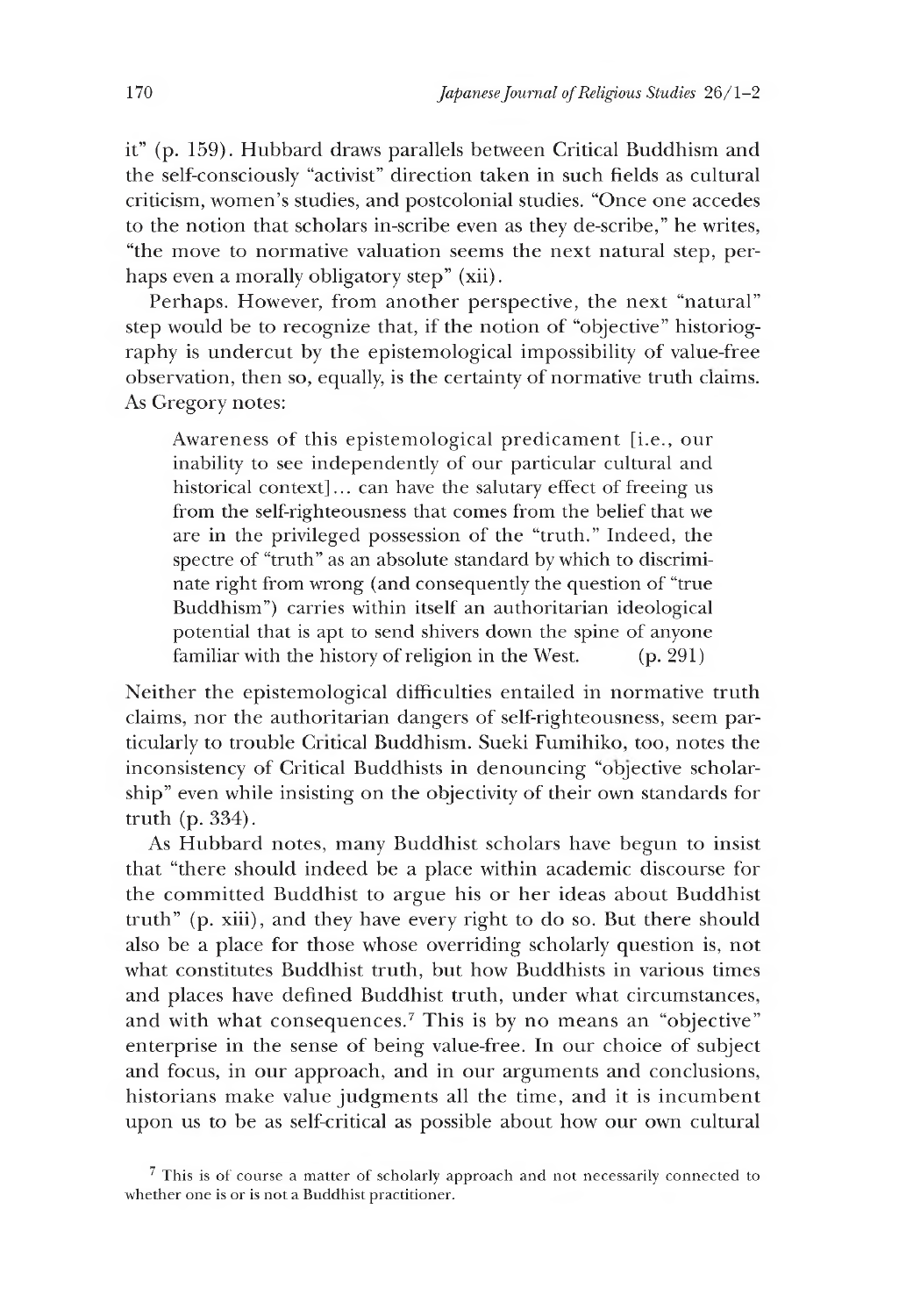embeddedness and ideological commitments affect our reading of history. The old positivist ideal of a perfectly objective approach, modeled on the physical sciences, represented an initial stage in the long, painful struggle by which scholars in the Western academy sought to break free from the authority of theology and pursue the study of religion as a humanistic discipline. That this early "objective" model has proven to be flawed, perhaps even oppressive in its own right, does not mean that the struggle itself was misguided. If more recent awareness of the "epistemological predicament" has taught us anything, it is surely the value of methodological plurality and the need to be wary of excessive attachment to the "rightness" of our own chosen approach. This is not a denial of the importance of methodological commitment, but, as Gregory observes, a corrective to self-righteousness. Frankly, I do not see such awareness in critical Buddhism, and I find it hard to understand how its method represents anything other than a return to an authoritarian theological approach, if one may speak of theology in connection with a religion that has no *theos.* Be that as it may, *Pruning the Bodhi Tree* will surely make a contribution in stimulating both healthy reflection on the hermeneutical issues that we as scholars of Buddhism must engage, as well as further discussion across methodological divisions in the field.

Another methodological issue raised repeatedly in *Pruning* is the need for Critical Buddhism to more fully articulate the constructive part of its agenda. Critical Buddhism is, after all, not merely an argument about what constitutes correct doctrine but is allied to concern for Buddhist institutional reform and social responsibility. This concern is one of its more attractive features. But what, for example, would the practice of an "embodied" Critical Buddhism look like? Matsumoto says flatly: "The enlightenment that Buddhism proffers is nothing other than thinking correctly about the teaching of dependent arising" (p. 249). There is something attractive in this position, in that it seems so practical and, with effort, achievable; certainly it would free one from the tyranny of expectations concerning tranformative moments of nonconceptual insight, which probably very few people actually experience. But what form would Buddhist institutions take? Sueki points out that temples of the Soto sect and indeed of all Japanese Buddhist denominations depend for their income largely on funeral and mortuary rituals incorporating many "indigenous" elements; were these elements to be eliminated, how would the Sōtō sect survive? (pp. 333-34). Posed historically, one also could ask if Buddhism of any form would have survived without the incorporation of "indigenous elements." Hubbard, though sympathetic in many ways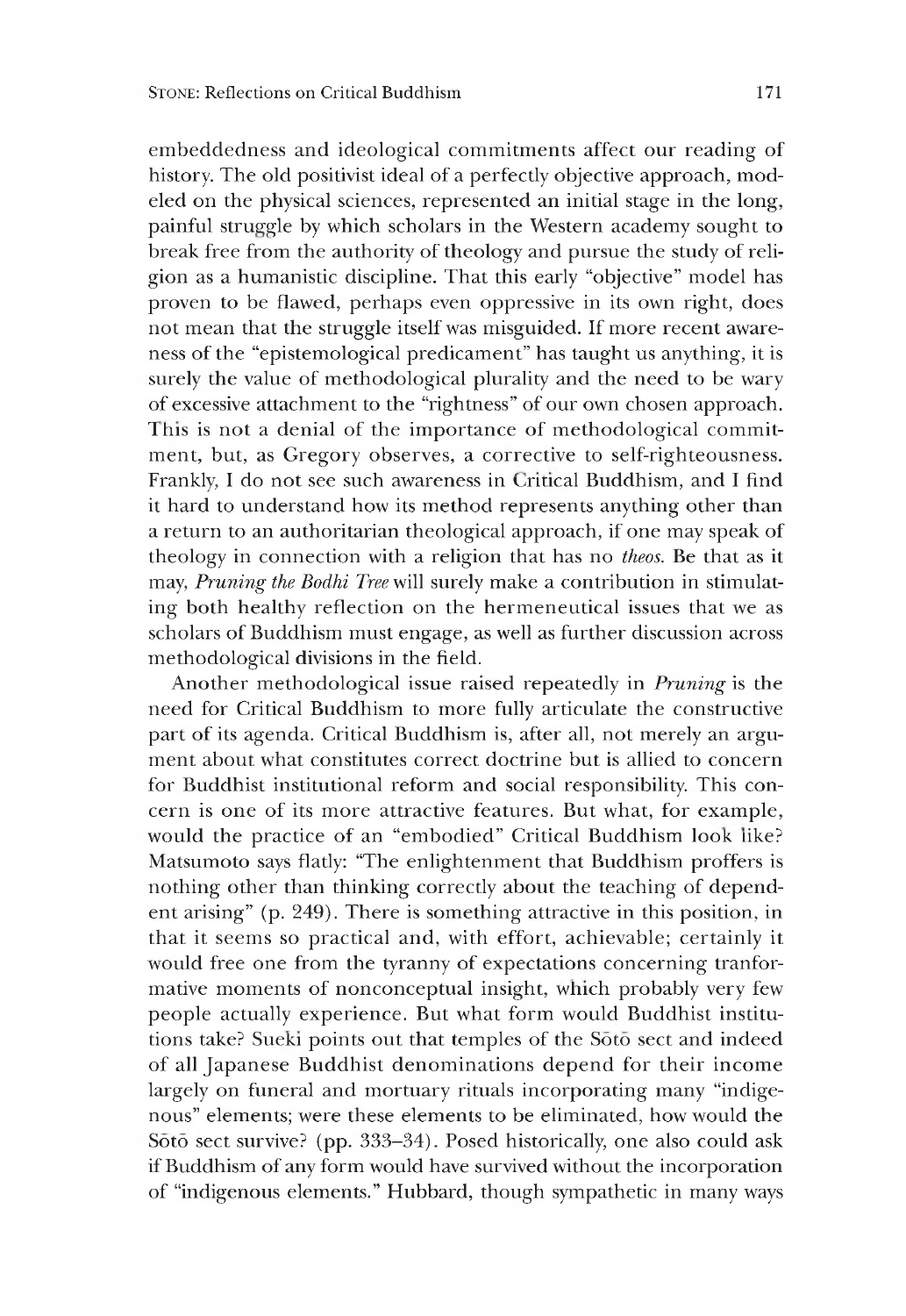to Critical Buddhist aims, expresses dismay at the thought of religion shorn of intuitive, aesthetic, or emotional dimensions (pp. 109-10). Even with regard to the intellectual element, which is paramount for Critical Buddhists, one must ask, along with Heine, "How exactly does Dōgen's view of karma, or the Critical Buddhist view of Dōgen's view, promote social change?" (p. 285). The claim that correct thinking about dependent origination can lead to greater social responsibility and egalitarianism needs to be more logically developed for the constructive side of the Critical Buddhist vision to become clear.

# *Locating "OriginalEnlightenment Thought"*

In his essay in the present volume, Dan Lusthaus outlines a program for critics of Critical Buddhism that, rather crudely summarized, admonishes us not to reject it *in toto* because individual elements may prove unconvincing—a valid caveat for critics of any project. Let me say then that the following criticisms are not intended to dismiss the entire theory, nor merely to "set the record straight" (an undertaking meaningful to a historian but presumably not to a Critical Buddhist). Rather, my aim is to help clarify where certain arguments of Critical Buddhism hold true and where they tend to break down. In particular, since Critical Buddhism entails claims for the social consequences of particular doctrinal positions, it is worth briefly examining these claims in the light of Japanese religious history.

Let us begin with the notion of original enlightenment or *hongaku* 本 覚 (Chn. *pen-chueh,* Kor. *pongak).* It is ironic that Critical Buddhism, being self-avowedly committed to the discriminating use of language to arrive at truth, should be so vague and ahistorical in its use of this central term. Original enlightenment, in Hakamaya's view, is the "topical philosophy... [that] has afflicted Japan for more than a millennium" (p. 65). For him, "original enlightenment thought" seems to refer to any immanentalist way of thinking, and the majority of this volume's contributors follow suit, referring to "hongaku ethos," "hon*gaku* ideology," or *"hongaku* orthodoxy" as though these were transparent categories. (An exception is Gregory, who in his discussion of the Chinese Hua-yen and Ch'an thinker Tsung-mi 示街、[780—841] notes that *"hongaku* had a different meaning in Chinese Buddhism than Hakamaya and Matsumoto claim it had in Japan" [p. 289]. Sueki also argues for a more nuanced usage.)

In fairness, inflation of the term "original enlightenment thought" did not begin with Hakamaya. Shimaji Daito (1875-1927), who first popularized the term in the early decades of this century, employed it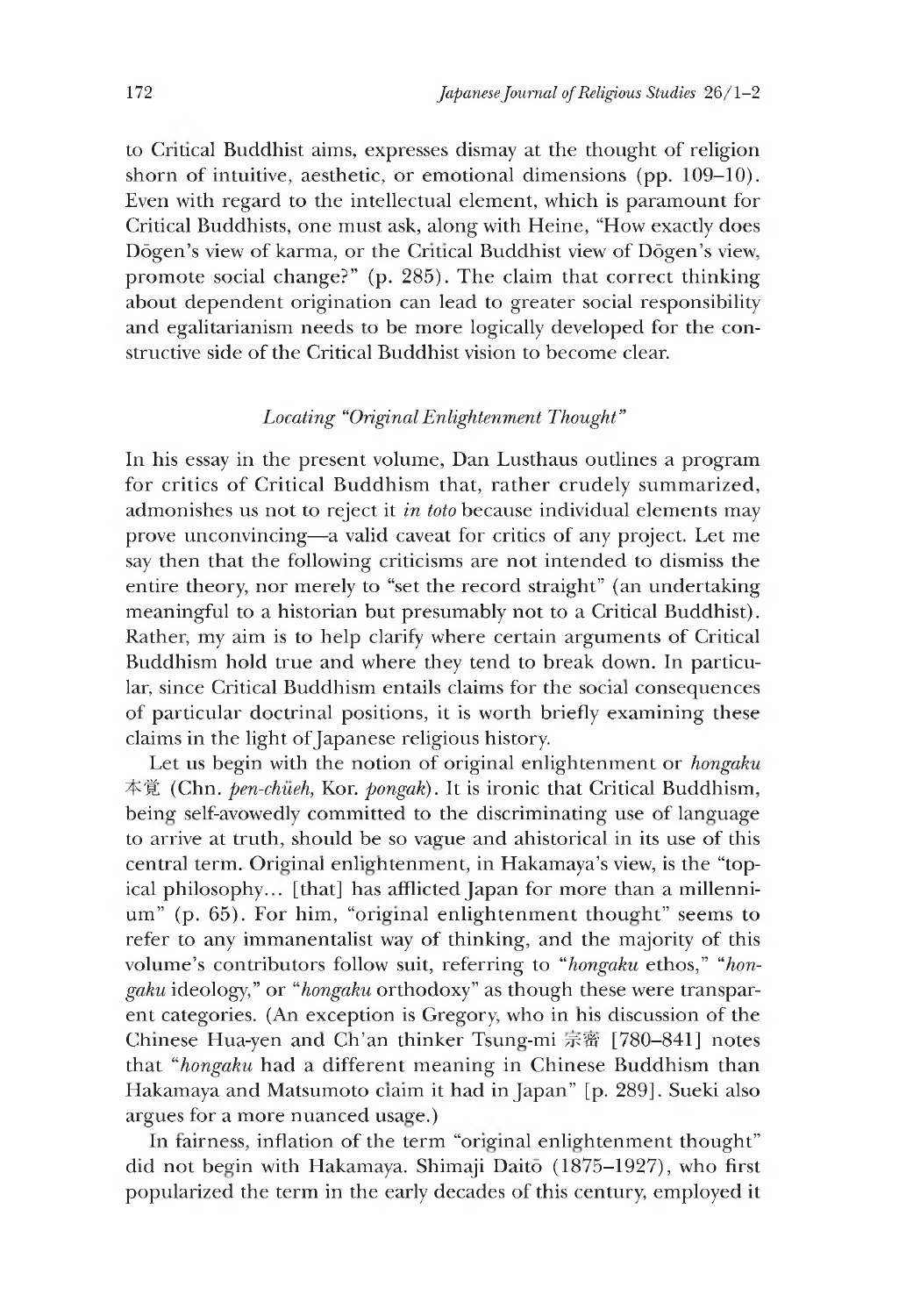in a broad sense to indicate those immanentalist forms of Buddhist thought predominant in East Asia. But he made clear that this was a general and heuristic usage, contrasted with its specific meaning as a discourse in medieval Japanese Tendai. Since Shimaji, however, the term has increasingly been used in an expanded, unqualified sense to indicate any sort of innate Buddha-nature doctrine, often by proponents of cultural essentialism who claim to find in it the expression of a timeless Japanese spirituality. With Hakamaya, the debasement of the term is complete, as it need not even refer to Buddhism but is equated with "topical philosophy. "

At least three possible meanings of "original enlightenment thought" can be distinguished. They are (1) thought deriving from the *Awakening of Mahayana Faith* (*Ta-sheng chi-hsin lun* 大乗起信論,T. #1666),a sixth-century sinitic apocryphon attributed to Asvaghosa that was enormously influential in the development of East Asian *tathagatagarbha* thought; (2) the intellectual mainstream of medieval Japanese Tendai; and (3) by usage, all immanentalist strands of Buddhist thought. In my view, only  $(2)$  should properly be termed "original" enlightenment thought." *Hongaku* is not the dominant category in the *Awakening of Faith* and, as Sueki rightly notes (p. 330), has a different meaning in that treatise and its commentarial tradition than in medieval Japanese Tendai. In the *Awakening of Faith*, "original enlightenment" denotes the potential for enlightenment in the deluded mind; in medieval Tendai, it is the true status of all phenomena just as they are (see also Shimaji 1931 pp. 109-17; Tamura 1990b). As for the expanded usage of the term in  $(3)$ , it is far too broad to be useful. I will restrict my own use of the term to the second meaning—although even in this narrowed sense, it is hardly a unified or internally consistent category. This is not a mere quibble about terminology but part of a concern over how Critical Buddhism, like some of the very people it criticizes, misleadingly oversimplifies the history of Japanese Buddhism and the social role of doctrine.

There is considerable question about how far "original enlightenment thought," in the medieval Tendai sense, fits the model of either "topical philosophy" or *dhātu-vāda*. First of all, ideas of original enlightenment are not necessarily substantialistic (if substantialism is indeed the target of critique here). *Hongaku* thought in the medieval Tendai context is by no means a simple extension of the *tathagata-garbha* ideas of the *Awakening of Faith*. Some of its strands do indeed draw on Hua-yen style models of an originally pure mind to which one must "awaken" or "return"; an example would be the twelfth-century work *Shinnyo kan* 真如観 (Contemplation of suchness). Many others, however, do not. In texts recording the orally transmitted teachings *(kuden*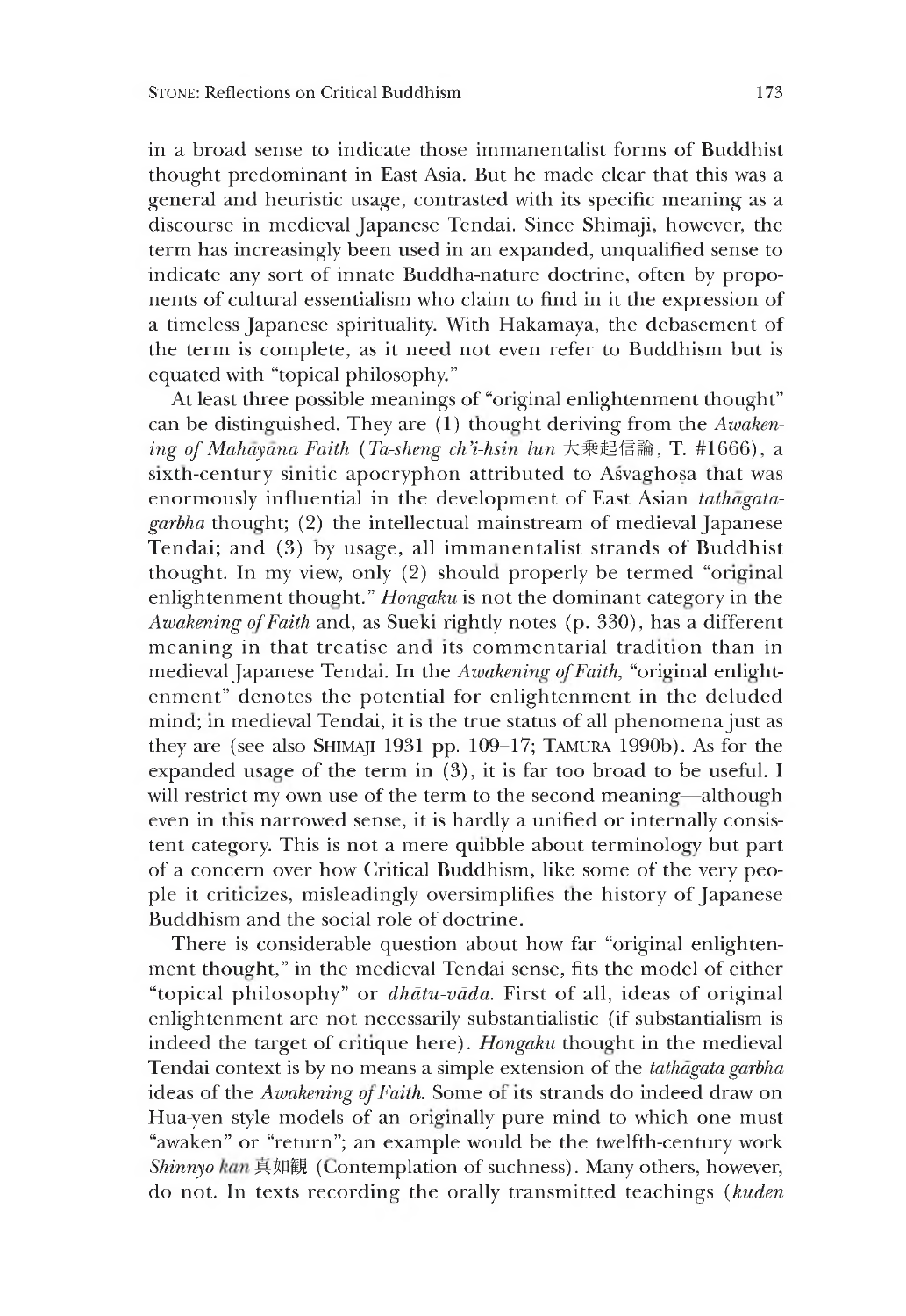homon 口伝法門) of the Eshin and Danna schools of medieval Tendai, the central category is the threefold truth and threefold contemplation. From this perspective, original enlightenment is not an underlying substrate, nor is it prior to the phenomenal world, nor is it a "generative monism" giving rise to all things; it is simply all phenomena being simultaneously devoid of independent self-existence (emptiness), yet, at the same time, arising through dependent origination (conventional existence), and both empty and conventionally existent simultaneously (the middle). Ontologically there is nothing apart from the moment-to-moment rise and fall of the phenomenal world. It is also possible to argue, as King does for the *Fo-hsing lun,* that what appears to be substantialist language in some Tendai *hongaku* texts is not an ontological argument but a pedagogical device aimed at encouraging a transformative insieht achieved through meditative practice. Such an argument has in fact been recently advanced by Ruben Habito. Read carefully, Habito areues, such texts are found to contain "deconstructive disclaimers" that obviate the possibility of substantialist interpretations (1995).

Second, not all original enlightenment texts can be dismissed as a mystical denial of language. The *Kankō ruiju* 漢光類聚 contains a transmission on the subject of "words and letters are liberation" *(moji soku gedatsu* 文字即解脱) (TADA et al. 1973, pp. 207-8). The *Zoda sho* 蔵田抄, a Muromachi-period *kuden homon* collection, explicitly rejects the Zen dictum of "nonreliance on words" (TENDAI SHUTEN KANKOKAI 1935, p. 75).In fact, this seems to have been an issue hotly debated within the medieval Tendai tradition, some lineages claiming that *shikan* 止観 (calmine-and-insight) represents that which is prior to words and conceptions, and others insistine that the insight of *shikan* is inseparable from the words of the *Lotus Sutra* (see for example HAYASHI 1940 and Ono 1991). Third, *hongaku* thought does not uncritically subsume its opposition but is quite clear about distinctions and choices to be made: Linear views of enlightenment as the culmination of a long process of cultivation are deemed provisional, inferior, and ultimately delusive, and are to be rejected in favor of the understanding that all things are enlightened just as they are. The value judgment inherent in this perspective underlays the "fourfold rise and fall" *(shtju kohai* 四直興廃),the new *kydhan* or hierarchical classification of teachings that emerged witnin the influential Eshin school of medieval Tendai (see GRONER 1995, pp. 69-71).

On the other hand, one must concede that medieval Japanese Tendai thought does tend to be spatial, mandalic, and atemporal, and in this sense is characteristic of what Hakamaya terms "topical philosophy." One does not change and "become" a buddha; hell dwellers,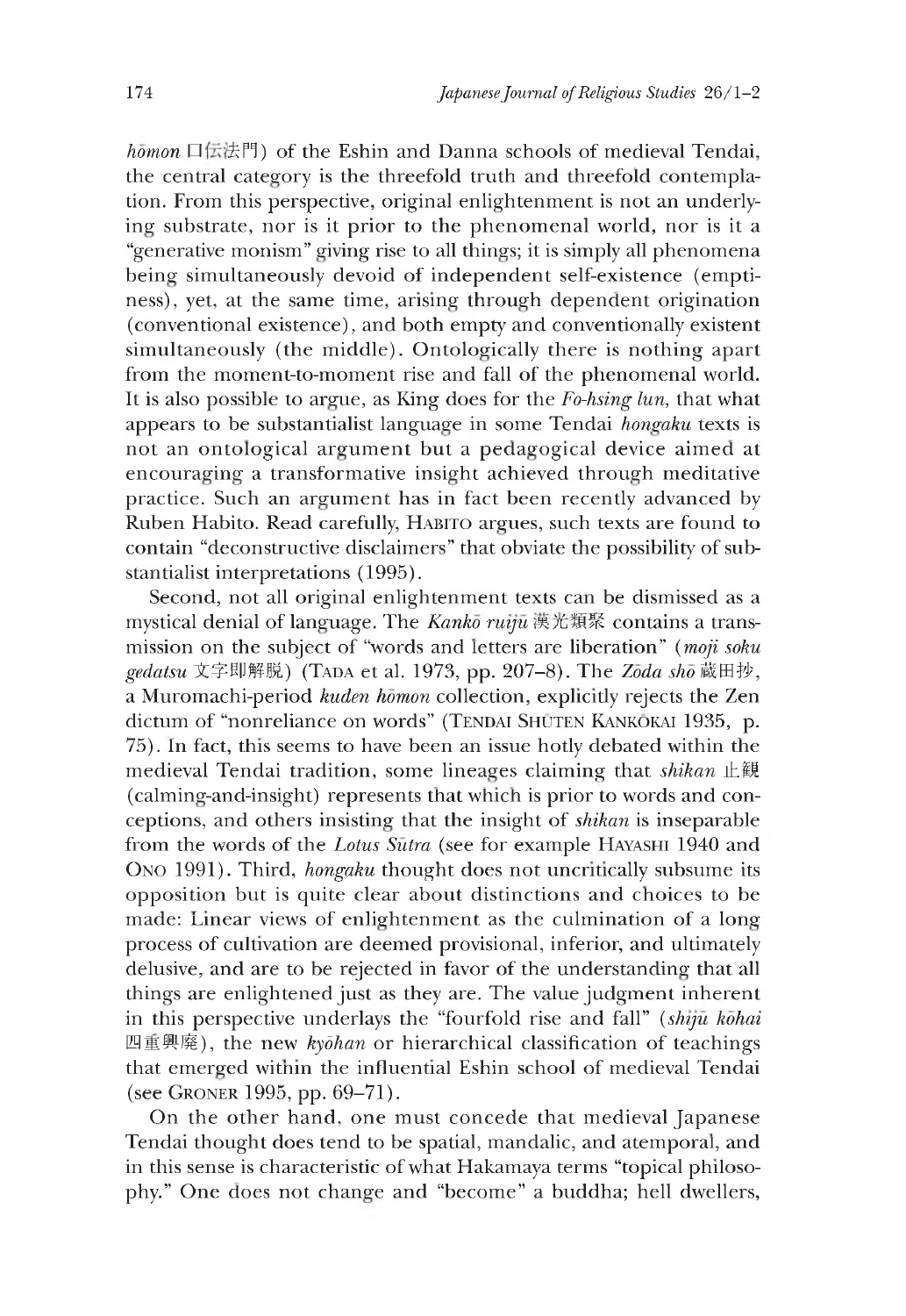hungry ghosts, all things just as they are, manifest original enlightenment (see for example *Sanju shika no kotogaki* 三十四箇事書, TADA et al. 1973 p. 176). One can easily see, as Hakamaya argues, how such a teaching could be deployed to legitimize social hierarchy and oppressive rule. There may well be a difference, however, between what logically *could* have happened, and what historically *did* happen. More concrete evidence, including specific examples, is necessary before one can justifiably conclude, as Hakamaya claims, that this doctrine from the medieval period on was deployed in overarching fashion as an authoritarian ideology.<sup>8</sup> (Similarly, one would like to see some historical support for Matsumoto's suggestion that Yogacara *gotra* thought is an areument for social discrimination.)

A move in this direction is assayed in the *Pruning* collection by Ruben Habito, who suggests a connection between *hongaku* thought and the Japanese ethnocentrism found in a range of late thirteenthcentury documents following the failure of the Mongol invasion attempts. Habito contrasts the place of Japan in Jien's *Gukanshō* 愚管抄 (c.1219),where it is characterized as a "peripheral land" *(hendo* 辺土) on the edge of the Buddhist cosmos in the degenerate, last age of the Buddha-Dharma *(mappo* 末法), and more than a century later in Kitabatake Chikafusa's *Jinno shotoki* 神皇正統記(1339-1343),where Japan appears at the center of the cosmos as a land destined to enjoy eternal prosperity under the rule of Amaterasu's descendents. This cosmological shift, from periphery to center, finds its theoretical basis, Habito suggests, in a "logic of reversal" found in medieval *hongaku* thought.

Original enlightenment thought does indeed employ a "logic of reversal" (Habito's "Copernican shift" metaphor was first used in this context by Kawai Takaakira in 1943). Practice is not the cause of enlightenment but its expression; concrete actualities ( $ii \equiv$ ) are valued over abstract principles  $(n \nequiv 1)$ ; and the focus is not the transcendent Buddha but the ordinary worldling. Beginning in the late thirteenth century, this logic was appropriated to the so-called reverse *honji-smjaku* 本地垂迹 thought, which views the kami,who are close at hand, as prior, and the more abstract buddhas and bodhisattvas as their secondary manifestations. Habito is, I believe, quite right in positing a link between this "logic of reversal" and the interpretive shifting of Japan from margin to center of the cosmos during the late thirteenth and early fourteenth centuries. Unfortunately for a closer evaluation

<sup>8</sup> The late historian Kuroda Toshio (1926-1993) also argued that *hongaku* thought was archetypical of the ideology of the dominant *kenmitsu* (exoteric-esoteric) religious system 権密 体制 that **supported the** ruling elites **(see, for** example, **Kuroda** 1975, **pp.** 443-45, 487-88). This remains an inadequately substantiated part of his otherwise compelling theory.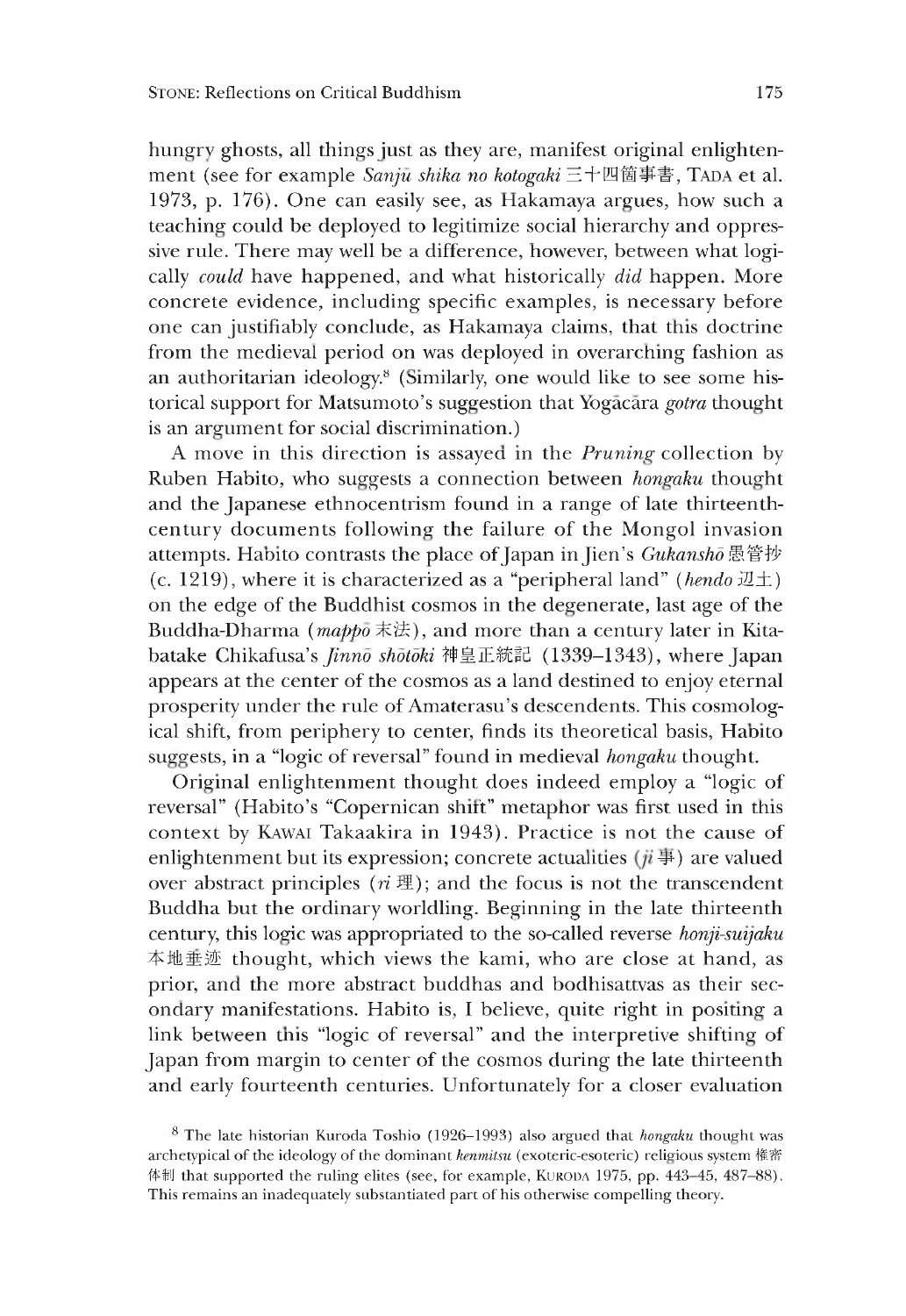of Critical Buddhism's claims, he stops short of analyzing exactly what this connection was. I would suggest that it was one of legitimation: The "logic of reversal" found in the influential discourse of original enlightenment was one factor assimilated to theoretize an emerging ethnocentrism. This is very different from saying that original enlightenment thought *produced* ethnocentrism—a distinction to be discussed in further detail below. It should also be noted that the latter thirteenth century is rather late in the development of *hongaku* thought, which was already flourishing when Jien wrote his *Gukansho* but had yet to be linked to ethnocentric discourse.<sup>9</sup> We can also find instances of Japanocentric discourse both prior to, and independent of, original enlightenment thought.10 A more immediate predisposing factor for Habito's "ethnocentric turn"—one that he notes—can be found in the typhoons that scattered the attacking Mongol fleets in 1274 and 1281,which were widely seen as divine protection and which stimulated increased theorizing in elite circles about Japan as a "land of the kami" (KURODA 1975, pp. 274–75). Also important was a growing interest among Buddhist clerics in traditions surrounding the kami and their shrines, to whose theoretical schematization *hongaku* elements were applied (Tamura 1990a).

In evaluating the claim that original enlightenment thought represented an authoritarian discourse in medieval Japanese society, it is worth noting that many modern scholars, also with little supporting evidence, have asserted that its influence was antinomian, undermining both the authority of the Buddhist precepts and commitment to religious discipline. Bracketing the historical question of just how the *hongaku* doctrine was understood in medieval Japan, the fact that its modern interpreters have been able to read it as both an antinomian *and* an authoritarian discourse should at least suggest to us that the same doctrine can be open to widely differing interpretations.

Locating *hongaku* thought in its medieval Japanese context is no easy task. A great number of the relevant texts were not signed by their authors or compilers but retrospectively attributed to Saichō,

<sup>&</sup>lt;sup>9</sup> TAMURA Yoshiro's tentative chronology divides the development of *hongaku* thought into six fifty-year periods between 1100 and 1400 (1965, p. 403).

<sup>&</sup>lt;sup>10</sup> For example, the *Shoku Nihongi* 続日本紀 and other early "official histories" use terms such as *chugoku* 中国 ("middle kingdom") to refer, not to T'ang China, but to Japan, based on *ritsuryo* notions of a realm united under the emperor's virtuous rule (HAYAKAWA 1988, pp. 67ff; I am indebted to Wayne Farris for this reference). In the mid-thirteenth century, closer to the period under discussion, Nichiren saw Japan as the birthplace of a new Buddhism for the Final Dharma age, a theme he develops without reference to *hongaku* concepts (see, for example, his *Kenbutsu mirai ki* 顕仏未来記 and *Kangyō Hachiman shō* 諌暁八幡抄 RISSHO 1988, vol.1,p. 742, and vol.2, p. 1850.)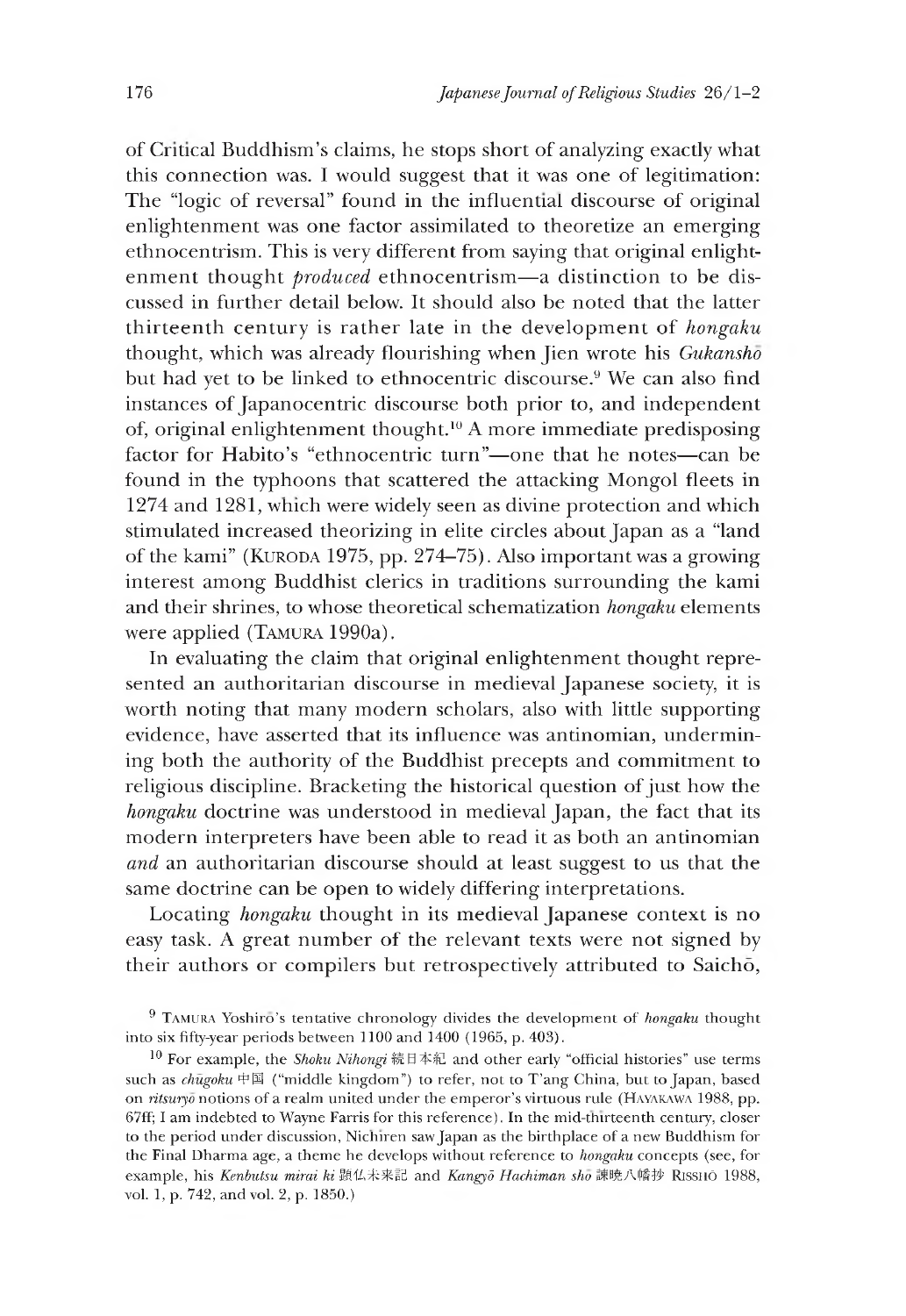Genshin, or other great Tendai masters of the past; thus the author of a given text, sometimes even the century when it was written, cannot be clearly established. Lacking such information, it is hard to understand the role this discourse played in the lives and practice of the scholar-monks who produced it. Thus it has been correspondingly easy for modern scholars to appropriate it in the service of their own, contemporary concerns. Chief among these has been to assert the moral superiority of the Kamakura "new Buddhism," over and against the "old Buddhism," repeatedly depicted in one-dimensional terms as corrupt and alienated from the religious needs of the common people. Within this model, *hongaku* thought is identified with the elitist religious establishment, and its rejection or transformation, with religious reform. This construction of original enlightenment thought began in prewar Nichiren sectarian circles and was adopted after the war by Sōtō Zen. It was at this point that Dōgen's "great doubt"—why the buddhas and patriarchs have launched the aspiration for enlightenment if the Dharma nature is innate from the outset—as well as his critique of the "Senika heresy," began to be widely interpreted as criticisms of original enlightenment thought, interpretations not found before the twentieth century. I have called this the "radical break" theory of the new Kamakura Buddhism, because it sees the rejection of *hongaku* thought as the defining characteristic of the founders of new Kamakura Buddhism (STONE 1995 and forthcoming). Hakamaya's claim that a critique of original enlightenment thought is the "definitive standpoint for understanding D6gen" stands squarely within this scholarly context.

However, as Sueki points out (pp. 329-30), there is good evidence that Dōgen's criticism of the "Senika heresy" may not have been directed at Tendai *hongaku* thought at all, but at other, rival interpretations of Zen (see also Tamura 1965 pp. 556-64; Faure 1987). The late Tamura Yoshiro additionally noted many points of structural similarity between some of Dōgen's ideas and those found in medieval Tendai—including the "absolute now," "total exertion of a single thing," "original realization and wondrous practice," etc. (TAMURA 1965, pp. 548-52). Hakamaya's characterization of Dogen can be made to stand, perhaps, if one also accepts his argument for the primacy of the twelve-fascicle *Shobo genzo.* However, as Sueki says, one does so at the cost of "a fair appreciation of the work Dogen did in the prime of life" (p. 331). Matsumoto rightly distances himself from Hakamaya's view of Dogen as a thoroughgoing critic of original enlightenment thought (p. 161). As I have argued elsewhere, the teachings of the new Kamakura founders, including Dogen and Nichi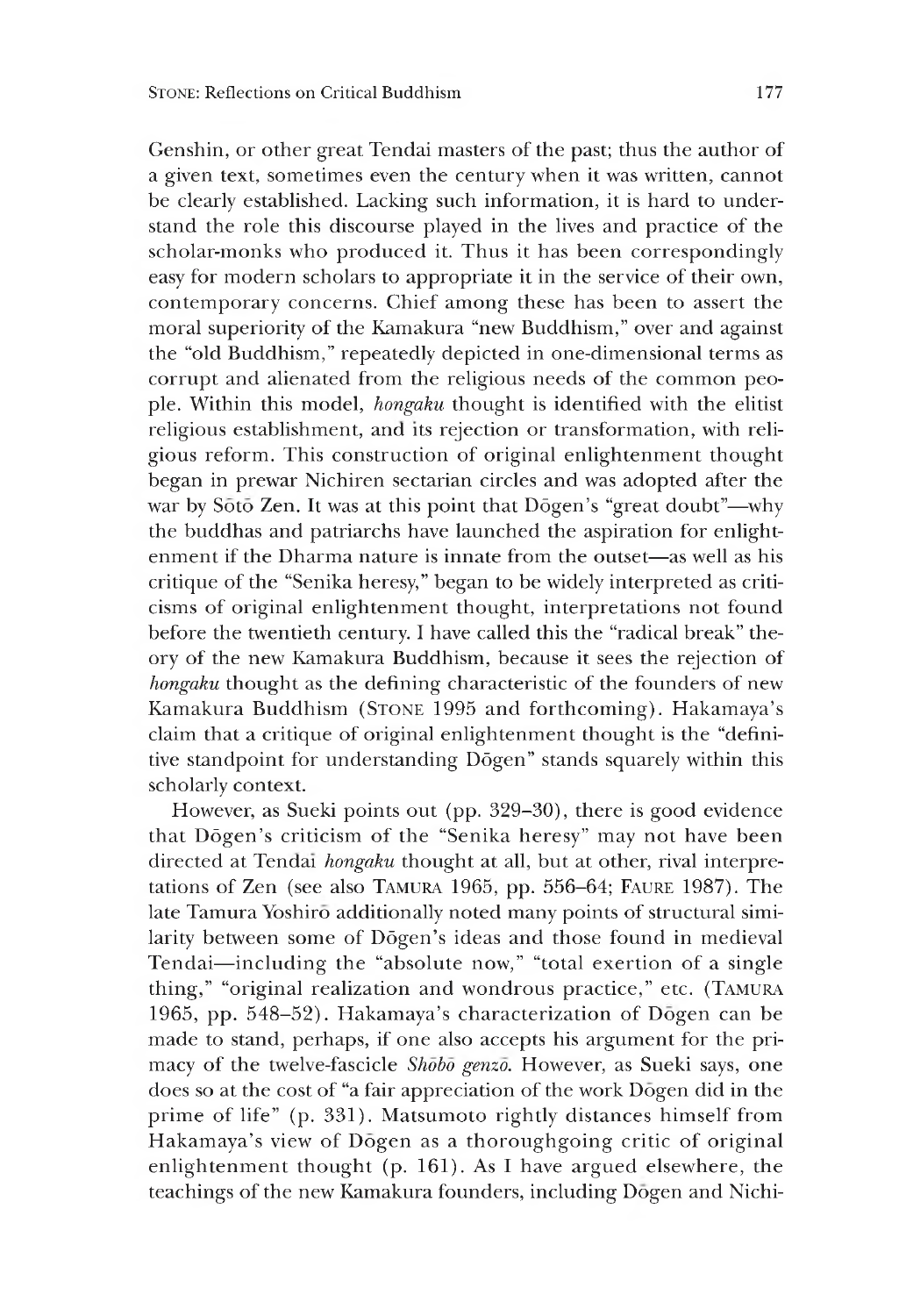ren, as well as the various strands of *hongaku* thought found in medieval Tendai, all participate in the emergence of new thinking concerning the relationship of practice and enlightenment that was particularly distinctive of the medieval period and cut across the divide between old and new Buddhist institutions. Acceptance or rejection of original enlightenment thought was not the fault line along which the new Buddhism is to be distinguished from the old (Stone forthcoming).

Despite the gaps in our knowledge, it is clear that *hongaku* thought in Japan's medieval period was not a totalizing discourse. It emerged as an attempt to rethink the scholarly categories of Tendai-Lotus studies in the light of a Mikkyo-influenced sensibility, developing first within monastic lineaees of the imperial capital and later witnin the Tendai dangisho 談義所 or seminaries of the Kantō. It was appropriated to emergent doctrines about shrines and kami, and to medieval aesthetics, especially poetic theory. But it did not, in the medieval period, constitute an overarching ideological framework encompassing governance, politics, ethics, and social practice. In fact, it coexisted with very different kinds of discourses, such as that of "rejecting this world and aspiring to the pure land" found, for example, in early medieval *djoden.11*

Sometimes this "coexistence" can be found within the very same Buddhist tradition. One instance is the Muromachi-period Nichiren Hokkeshū. Late medieval Hokkeshū doctrine drew heavily on the categories of "topical" Tendai *hongaku* thought to interpret Nichiren's teaching. Yet the same scholar-clerics who produced these interpretations also often engaged in activities in the "critical" mode, asserting the exclusive truth of the *Lotus Sutra* and the need to discard all other teachings in its favor. These activities including public preaching, relieious debate, and the memorializing of high officials, sometimes at no small personal risk. One can point, for example, to the Kyoto-based Hokkeshū cleric Shinnyo-in Nichijū 真如院日住 (1406-1486), who, like many of his contemporaries, read the *Lotus Sūtra* as teaching that enlightenment is inherent from the outset in all living beings (SHIGYO 1952, pp. 79-81). But in terms of practice, Nichiju firmly upheld Nichiren's mandate to declare exclusive faith in the *Lotus Sutra* and repeatedly delivered admonitions to the shogun to this effect (Rissho 1984, pp. 271-73).

**11 The lack of** mention **of Pure Land** thought **generally in the** *Pruninp-* essays **is** striking. Arguably the form of Buddhism most widespread throughout East Asia, Pure Land Buddhism represents neither a straightforward teaching of dependent origination nor a "topical" doctrine like *tathagata-garbha.* Thus it would seem to challenge the Critical Buddhist model of Buddhist history as a struggle between "critical" and "topical" thinking.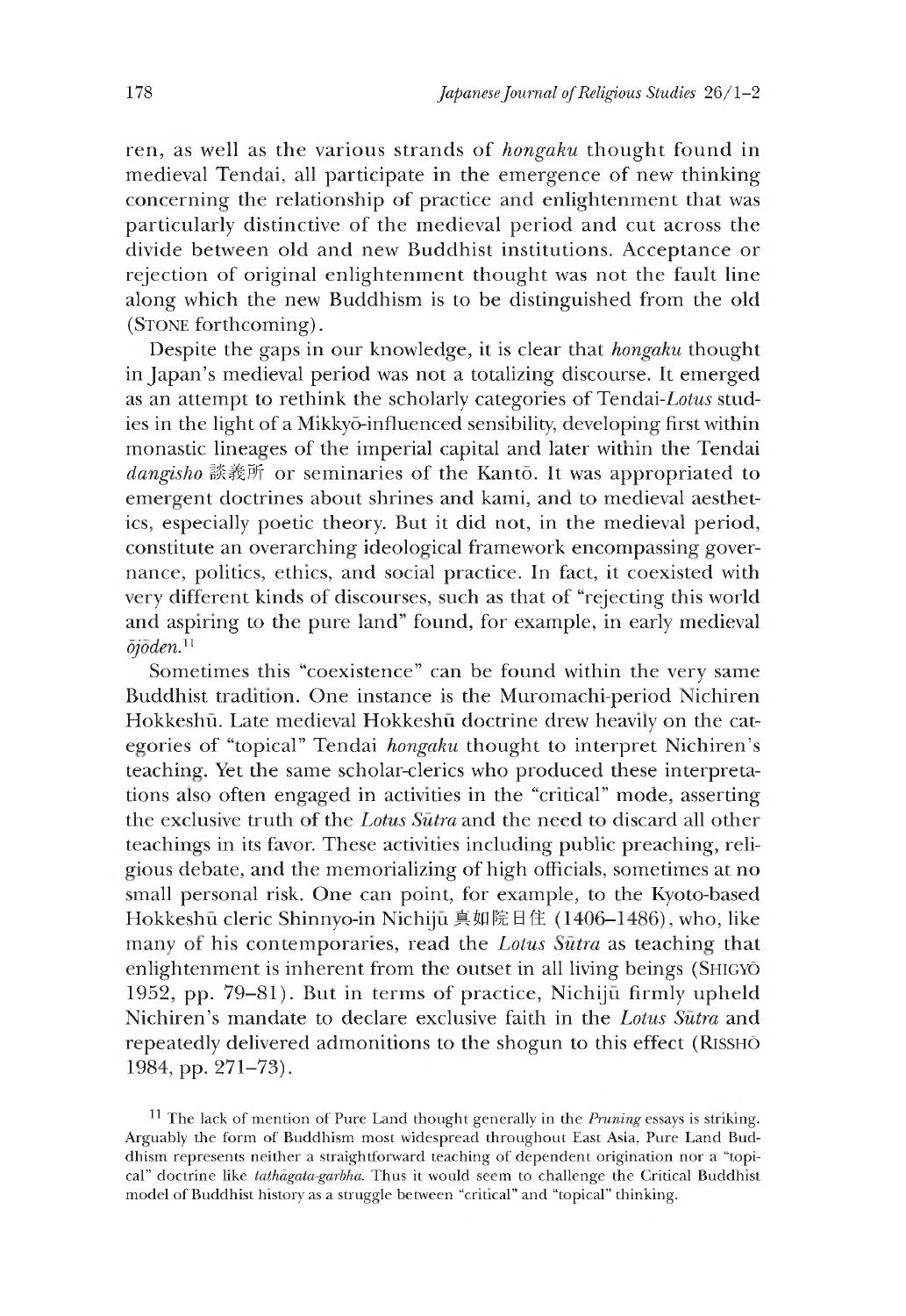Hakamaya is absolutely right in asserting that *hongaku* thought does not represent a timeless, innate Japanese spirituality. But in characterizing it as an ideology that has consistently dominated Japan since premodern times, he simply replicates the ahistorical views of those whom he criticizes, such as Umehara Takeshi. Japan's medieval period was by no means so thoroughly under the sway of immanentalist or "topical" thinking as Hakamaya would suggest. The early modern and modern periods are a different story, and it is here, in my view, that Critical Buddhism offers its most important insights.

## *Doctrine and Social Practice*

At the beginning of seventeenth century, Japan was unified under Tokugawa rule. Before long, a totalizing ideology had emerged to legitimize that rule, a process analyzed in detail by Herman Ooms (1985). The new ideology, well described by the Critical Buddhist notion of "topical thought," cut across traditions, incorporating neo-Confucian, Buddhist, and Shinto elements, and explicitly addressed social relations. Simply summarized, it held that the sociopolitical order was not the arbitrary result of power relations but reflected cosmic harmony. To discharge one's duties conscientiously, whether as a samurai, farmer, merchant, or artisan, was to fulfill the Way of Heaven (or to manifest the Buddha nature). The new ethos stressed loyalty to superiors, benevolence toward subordinates, and above all, gratitude and cheerful exertion in one's given circumstances, not as externally imposed moral precepts but as the practice of a universally innate cosmic principle. By no means merely an ideology of elites, it was intimately connected to what Yasumaru Yoshio has described as the profoundly influential groundswell of "conventional morality" *(tsu*zoku dotoku 通俗道德), which gathered momentum from the late seventeenth century on and which stressed self-cultivation through the practice of diligence, frugality, and harmony. Self-cultivation was rooted in a distinctly "topical" notion that Yasumaru terms "philosophy of 'mind'" ("kokoro" no tetsugaku 「心」の哲学), "mind" being the universally immanent ground in which self, society, and nature are identified. Because the limitless potentials of "mind" were said to be accessed through self-cultivation, this ethos encouraged the subjective formation of self and positive engagement with the tasks of daily life, investing such activities as agriculture and trade with moral significance and generating a powerful spiritual impetus toward Japan's modernization. Nonetheless, as Yasumaru acknowledges, it lacked the power to recognize and transform objective social conditions but rather empha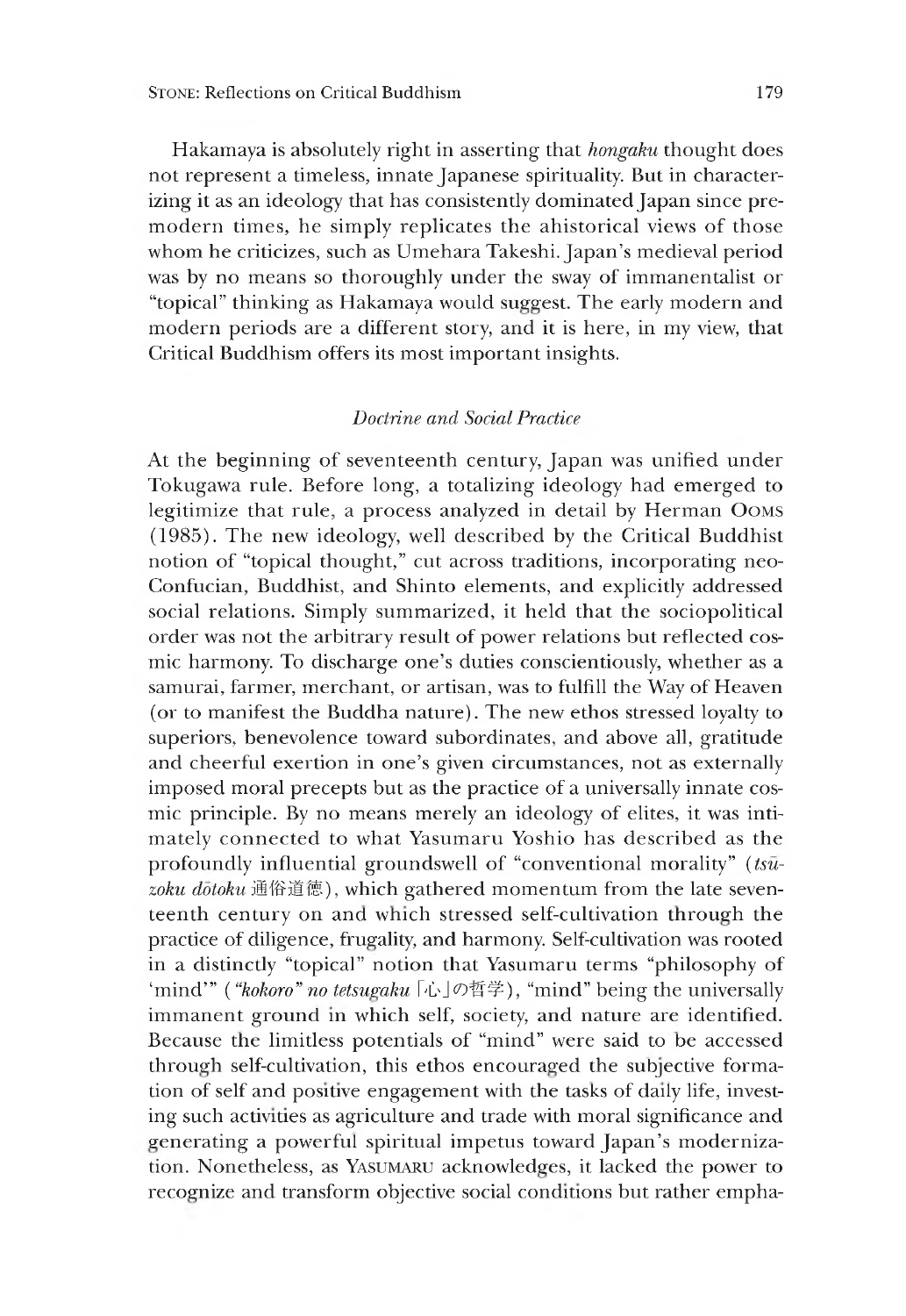sized "a pious attitude toward society and nature, which accepted them just as they are"  $(1974, pp. 45-46)$ .

The ideological and moral dimensions of this emerging Tokugawa ethos can be seen throughout Buddhist writings of the day. Robert Bellah, in his study of Tokugawa religion, quotes this anonymous Shinshū tract:

The will of the Buddha is manifest everywhere and in everything, it is present in the person of our teacher, parents, brother, wife, children, friends and also in the state or community... Let us not forget how much we are owing to our present surroundings, and to regard them with reverence and love. We must endeavor as much as we can to execute our duties faithfully, to work for the growth of Buddhism, for the good of family, state, and society, and thus to requite a thousandth part of what we owe to Amida. (BELLAH 1985, p. 78)

A greater contrast to the spirit of medieval accounts of Pure Land devotees, often depicted as flouting worldly conventions in their aspiration for the Pure Land, can scarcely be imagined. Similarly, the Rinzai Zen master Hakuin (1685-1768) taught that enlightenment is realized in one's given place. If people possess true meditation, then

the lords in their attendance at court and their conduct of governmental affairs, the warriors in their study of the works on archery and charioteering, the farmers in their cultivation, hoeing and ploughing, the artisans in their measuring and cutting, women in their spinning and weaving, this then would at once accord with the great Zen meditation of the various Patriarchs.

(*Orategama* 遠藕天釜,trans. in Yampolsky 1971 p. 54)

This notion of meditation confers a soteriological equality, in that it is accessible to people in any circumstances. But at the same time, it undercuts any rationale for why those circumstances should ever be changed. In the sermons of the Zen teacher Bankei  $(1622-1693)$  as well, one senses that "living in the unborn Buddha-mind" implies becoming a good citizen: samurai officials become efficient and conscientious; young wives become diligent in their housework. Examples from other teachers, as well as from non-Buddhist writings, could be multiplied indefinitely.

There is no reason why this kind of discourse should be termed "hongaku ideology." Medieval hongaku thought does not generally deal with social relations. Moreover, there is little evidence that Tendai doctrine contributed any more to the new ethos than did other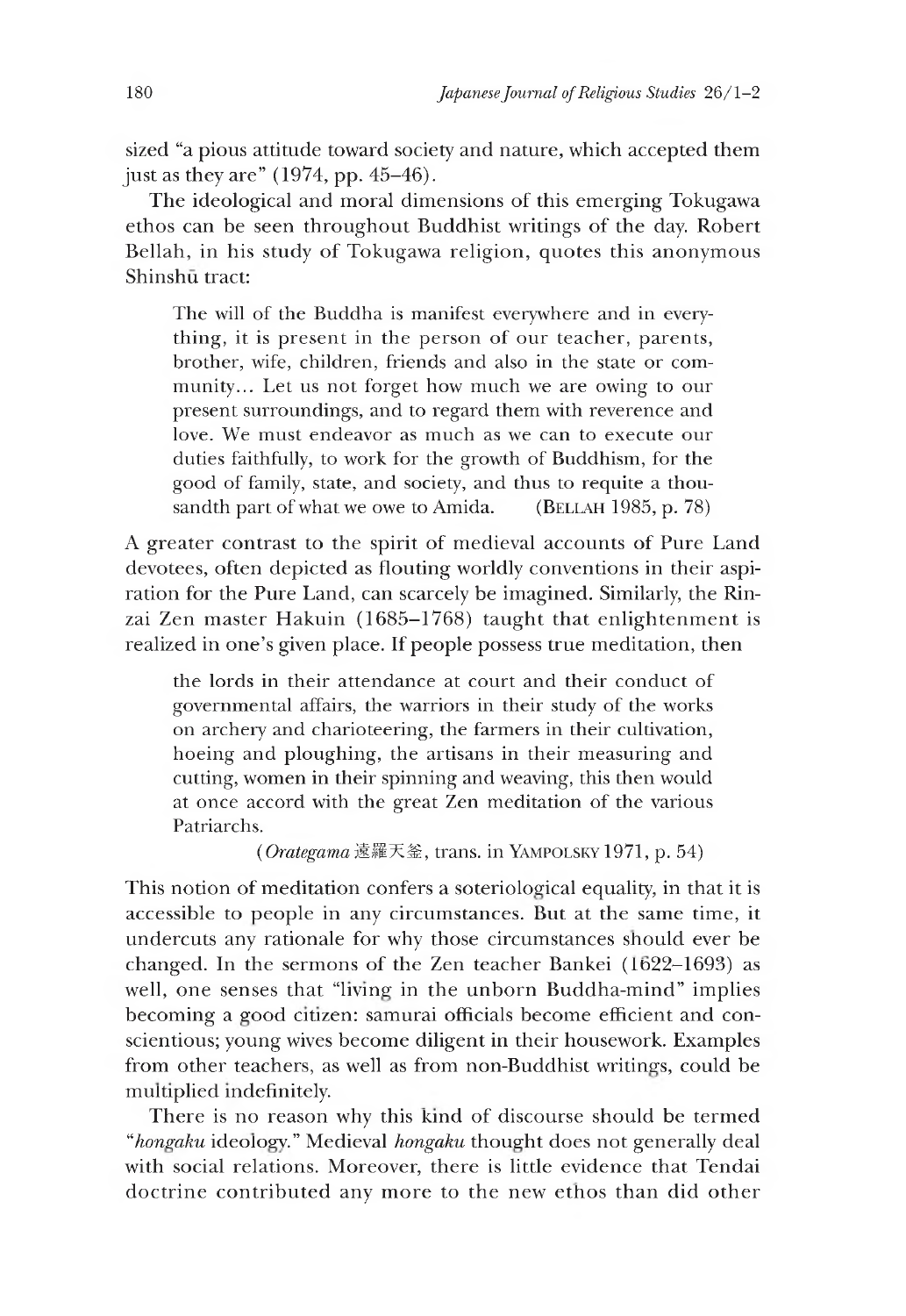sources; indeed, early modern Tendai, especially the influential Anraku 安楽 school, consciously rejected many of its *hongaku-rel^itcd* medieval antecedents, striving to revive observance of the *vinaya* and embracing the Sung T'ien-t'ai of Ssu-ming Chih-li 四明智礼 (960-1028) as a new orthodoxy. But that aside, we can see that in the Tokueawa context, immanentalist thought dia indeed function as an instrument of social control, much in the way critical Buddhism argues that it does. Ideas of universal topos did not create the social hierarchy of early modern Japan but were nonetheless relentlessly enlisted in the cause of legitimating it. On the contrary, those religious movements embracing a more "critical" approach, such as Christianity and the Nichiren *fuju fuse* 不受不施 movement, were targets of official suppression. It is no accident that both these persecuted groups explicitly valorized loyalty to a truth transcending the state whether God or the *Lotus Sutra*—and thus provided religious grounds for defiance of the existing order.

The ideological uses of immanentalist or "topical" religious ideas did not cease with the fall of the Tokugawa *bakufu* but were assimilated to the Meiji-period rhetoric of individual self-sacrifice in the cause of building a strong nation, and, during the Fifteen Years' War, to militant nationalism. Rinzai Zen priest and scholar Ichikawa Hakwen 市川白絃 (1902-1986), in his extensive critique of Buddhist wartime responsibility, was among the first to point out how doctrines such as nonduality, emptiness, and the inherence of universal principle in concrete particulars were deployed in the sociopolitical sphere to legitimate the submission of the individual to the state, to affirm emperor worship, and to activate commitment to the armed expansion of the empire (IVES 1995; VICTORIA 1997, pp. 166-74). Andthough neither on the same hegemonic scale nor with same ruthless totalitarianism as during the war years—notions of universal principle are still invoked in postwar Japan in ways that support the status quo. One sees this, for example, in the "worldview" of many of Japan's New Religions as analyzed by Helen Hardacre. Here, too, all things are seen as participating in the same universal life force; by individual selfcultivation and by striving without complaint in one's given circumstances, it is said, this fundamental life-principle can be manifested, bringing inner happiness and outward improvement of one's situation. From such a perspective, unhappy circumstances reflect one's own lack of harmony with the universal principle and should call forth self-reflection and renewed spiritual effort. For example, when seen in this way, an abusive employer or philandering husband is really providing opportunities for the practitioner's personal growth and is thus deserving of gratitude. HARDACRE notes how this outlook works to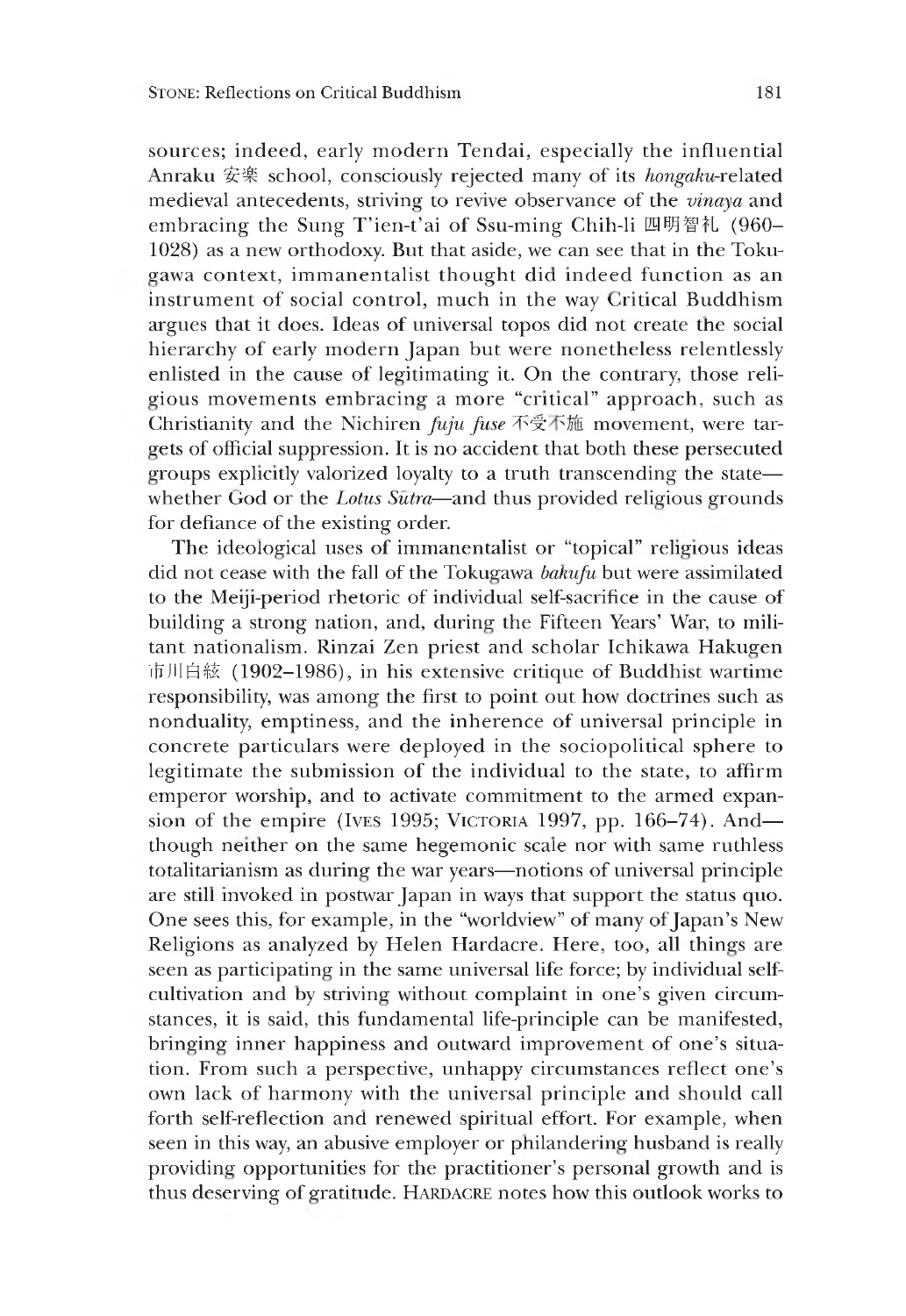short-circuit political action for social change by obviating even the idea of structural injustice, reducing everything to a matter of individual self-transformation (1986, p. 23).

This subject is too vast for detailed discussion here. A more nuanced treatment would explore the complexities of how modern Japanese "topical" notions of cosmic "lifeforce," "mind," or "Buddha nature" both confer a sense of soteriological equality, empowering individuals, and yet at the same time play into conservative political agendas. Suffice it here to say that a recurring thread in authoritarian and conservative ideologies over the last nearly four hundred years lies in an appeal to an all-encompassing or immanental ground, said to be manifested in the state, in social relations, or in one's given circumstances. Critical Buddhist claims about the authoritarian nature of immanentalist thought make considerable sense in this context. This no doubt helps account for why the object of negation in Critical Buddhism, given its concern for social reform, should be "topos," rather than more classic Buddhist formulations such as *dtman* or ontological essence.

Too often those who study Buddhist doctrine have treated it purely as philosophy or soteriology, without attention to its ideological dimensions, while those concerned with Buddhism's ideological side have tended to focus on institutional or economic factors, dismissing the importance of doctrine. A key aspect of Critical Buddhism, in my view, is that it draws attention to the relation between doctrine and social practice, or more specifically, between doctrine and social oppression, showing how the former can be used to legitimate the latter. Not only does it cast light on a specific tendency evident throughout Japan's modern period, but also makes us aware of the negative ideological potential of immanentalist doctrines more generally. It exposes, for example, how apparently tolerant arguments for the "fundamental oneness" of varying positions can conceal a "subsume and conquer" strategy; how an ethos of "harmony" can be wielded as a tool for social control; or how the valorizing of ineffable experience can be used to silence dissent. Nonetheless, I believe critical Buddhism makes two errors in this regard. The first lies in the assumption that, because immanentalist or "topical" thought has been deployed as an authoritarian ideology in modern Japan, it must have been similarly deployed in the premodern period, and in other cultures as well. Ihis assumption leads Hakamaya in particular to paint a picture of the whole of human religious and intellectual history as a tension between "topicalists" and "criticalists," inflating a specific historical situation into a universal principle. The corollary, of course, is that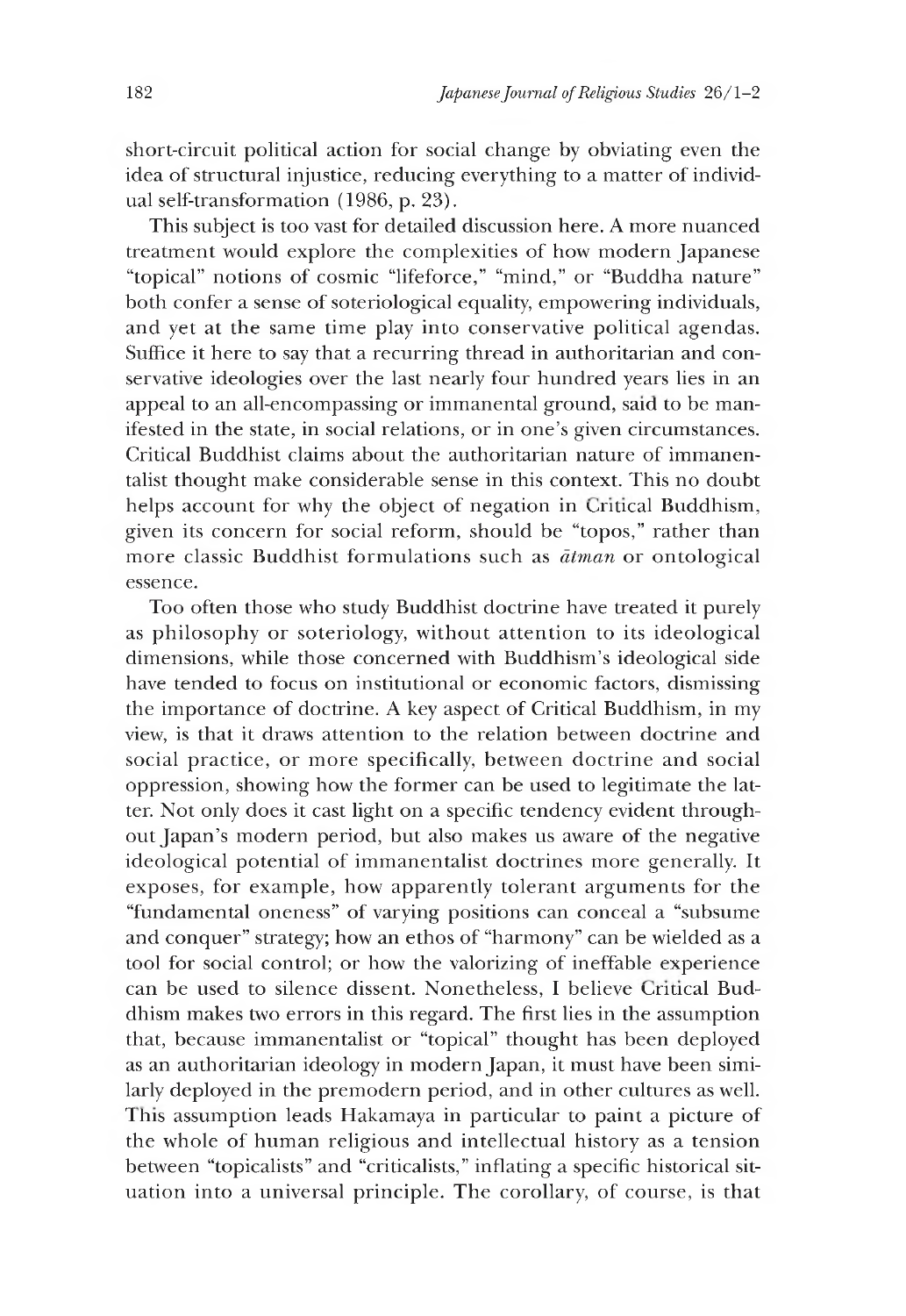because an oppressive modern ideology may draw on elements traceable to a medieval Buddhist discourse (such as original enlightenment), then that discourse must be defiled at its source and incapable ever of being assimilated to worthy ends. This betrays an essentialistic thinking quite at odds with the teaching of dependent origination, which critical Buddhism holds as normative. This reifying of a specific historical situation in turn leads to a second error, namely, the naive claim that "topical" or immanentalist thought *causes* social oppression. Given Critical Buddhism's either/or categories of "topical" and "critical" thought and its universal claims for their social consequences, one should expect to find, historically, a far superior level of social justice in those societies where "topical" thinking has not prevailed. However, racial and ethnic prejudice, subordination of women, discrimination against the handicapped, and other oppressive practices have flourished, not only in cultures dominated by immanentalist thought, but also in those whose political ideology has been informed by very different sorts of doctrine, such as, for example, transcendent monotheism. This is something rather difficult to explain in Critical Buddhist terms.

How convenient it would be, if establishing social justice were simply a matter of getting our doctrine right! Alas, the situation is far more complex. As Gregory notes: "Doctrines have no meaning outside of the interpretive contexts in which they are embedded" (p. 291). Religious doctrine is ideologically underdetermined; there is nothing intrinsic to it that determines, *a priori,* how it will be appropriated in specific contexts. King rightly notes that this will depend on "contingent factors," such as the socioeconomic level of its interpreters. Those influential enough to have a vested interest in the status quo will deploy doctrine in a manner that legitimates it, while those on the margins of power structures are likely to wield it in a more critical fashion. Thus the very same doctrine can be, and historically has been, used for opposing agendas. Against the Critical Buddhist claim that innate Buddha-nature doctrine functions as an instrument of social oppression, King cites the example of Thich Nhat Hanh, the Vietnamese monk and antiwar activist who coined the term "engaged Buddhism ," and who has used notions of universal Buddha nature as the basis for a peace movement. One could also point to the example of the Sōtō Zen monk Uchiyama Gudō 内山愚童 (1874-1911), executed by the Meiji government on fabricated charges of treason, who found in the notion of universal Buddhahood a religious justification for his socialist convictions (ISHIKAWA 1998, p. 100).

Probably no doctrine is immune to appropriation for bad ideologi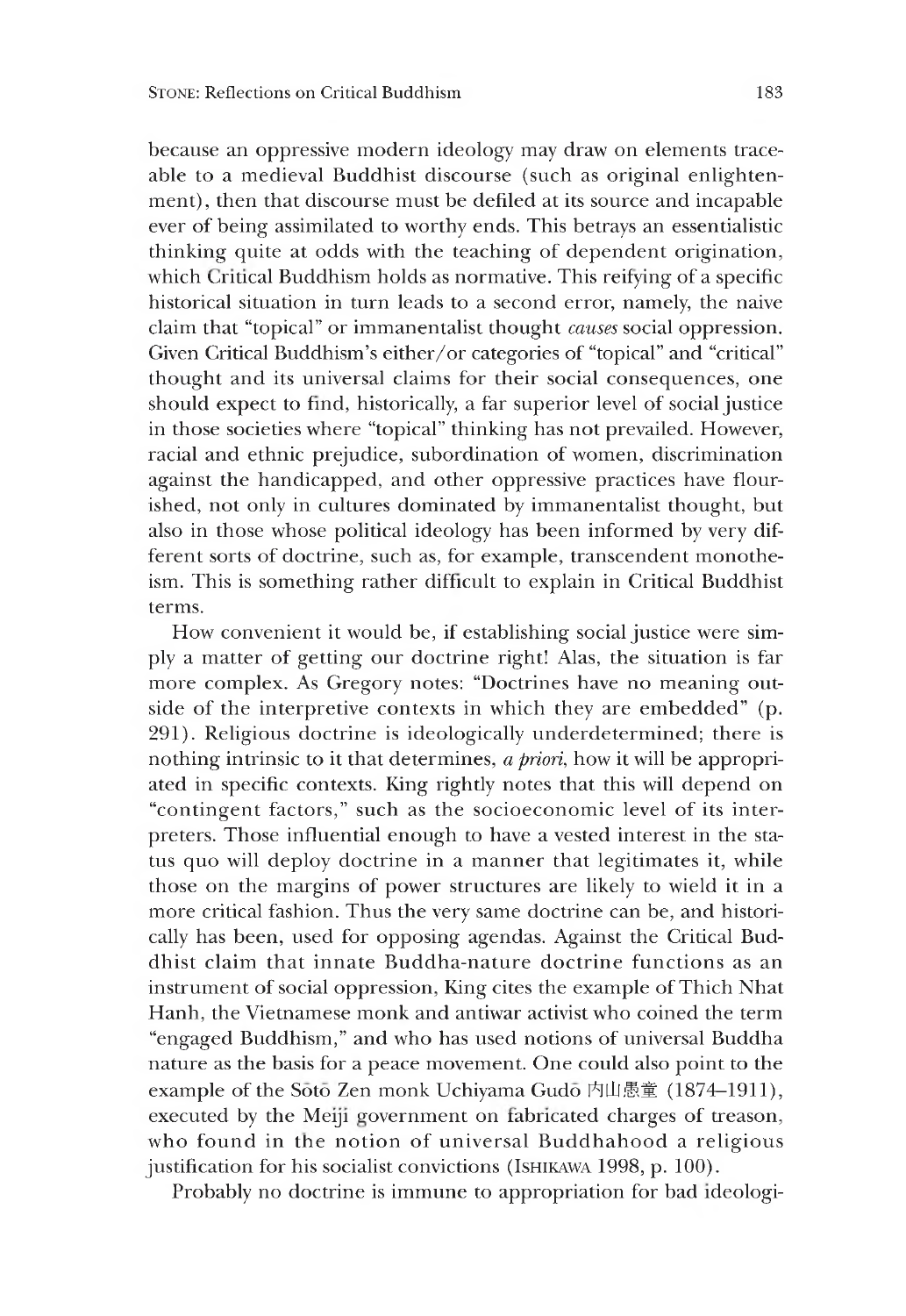cal ends. Even what Critical Buddhism sees as "true" Buddhism—a temporal sequence of causally linked events without underlying substrate—can and has been used to reinforce social hierarchy, in the form of the doctrine of karma. Hakamaya seems to believe that the doctrine of moral causality has pernicious potential only when linked to the notion that karmic differences express the same fundamental ground, so that social distinctions become rationalized as expressions of true reality~the "oneness of difference and equality" *(sabetsu soku byodo* 差別即平等) argument. But the doctrine of karmic causality has been enlisted in legitimating some very nasty forms of oppression and discrimination even without this refinement. Were not rulers said to be born as such deservedly, because they had kept the ten good precepts in prior lives? Were not the social conventions subordinating women to men seen as due to the women's own "karmic hindrances"? Were not lepers and the deformed said to be suffering their condition as the result of evil committed m prior lives? As an encouragement to oneself to do good and refrain from evil, the teaching of karmic causality can be a morally edifying doctrine. But when used in an explanatory mode to account for why the world is as it is, it acquires a frightening power to legitimate injustice as somehow really deserved. 1 he problem is not the doctrine *per se* but how it is deployed.

What is needed, then, is not so much the clarification of "true doctrine," but greater awareness, as Gregory notes, of the complex process by which doctrines are appropriated as social ideologies (p. 291). This further requires, as he says, a constant vigilance about one's own stance as an interpreter and the source of one's assumptions, if one is to avoid the authoritarian tendencies lurking in the conviction that one's own hermeneutical stance represents the "true" one. Critical Buddhism, however, seems blind to its own authoritarian potential in this regard and is particularly disturbing in its attitude that those who do not embrace its stance are indifferent to social problems. Although this cannot be laid entirely at Hakamaya and Matsumoto's door, in some circles, willingness to jump on the anti*hongaku* bandwagon even seems to have become a sort of litmus test of political correctness.12 Perhaps this is what prompted one scholar to refer to Critical Buddhism as "intellectual terrorism" (FAURE 1995, p. 269). However, as King perceptively notes, "These antiauthoritarian ideas [of marginal religious movements] often pertain to the authority

 $12$  Monma Sachio, for example, has recently implied that scholars adopting a textual or historical approach to the study of medieval Tendai *hongaku* doctrine are complicit in the perpetuation of social injustice because their work does not address the putative "discrimi**natory" dimension of original enlightenment thought (Monma 1998).**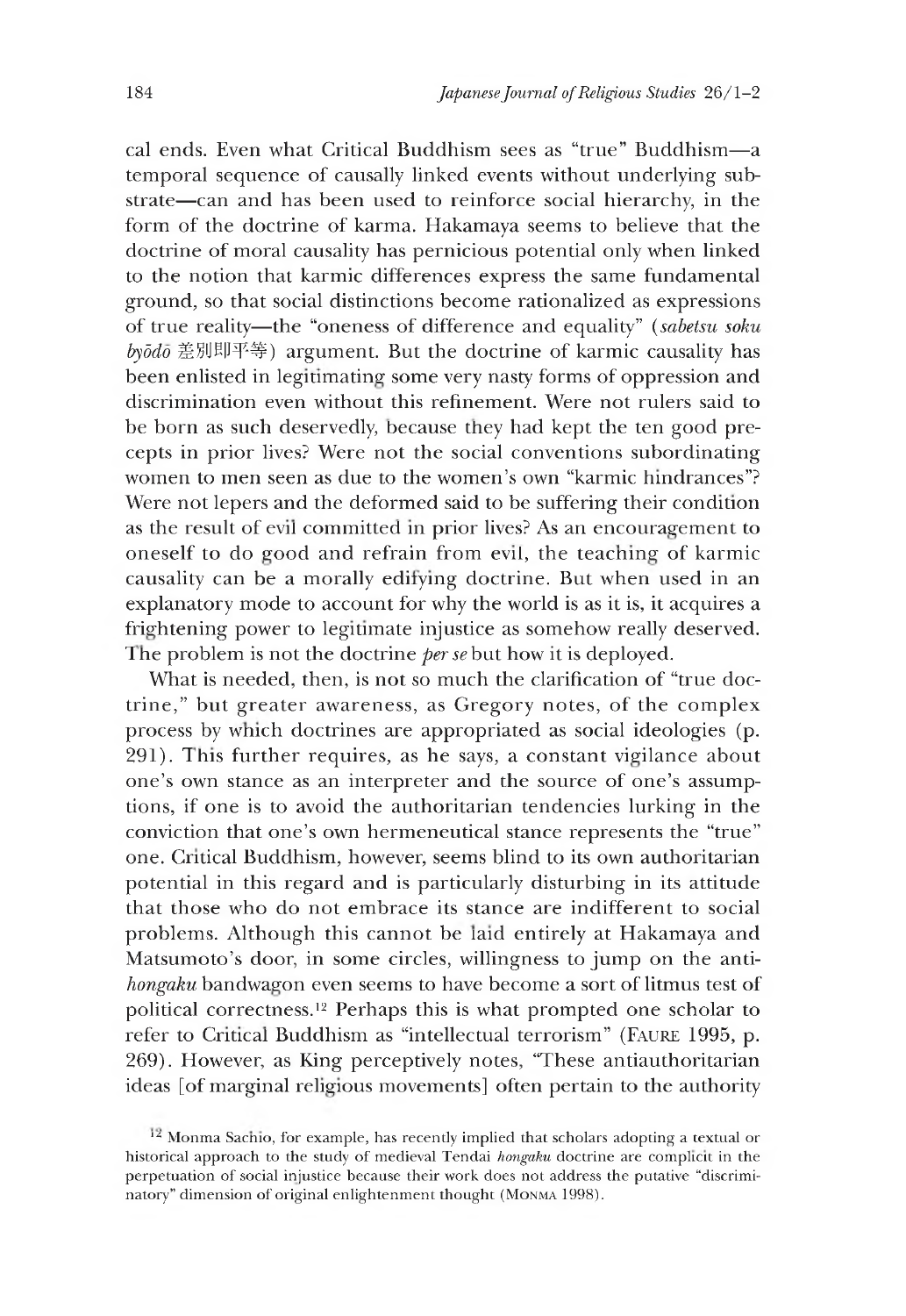of others and do not extend to one's own authority over others. A critical view of one's own authority is an exceedingly rare development... even among the persecuted" (p.  $441$ , n. 17). The critical force of Critical Buddhism may derive less from its method than from the fact that it is a movement on the margins, directed against the establishment. Were it to gain greater influence, would it tolerate the study and discussion of divergent views, or simply impose its "true Buddhism" as one more form of authoritarianism? Addressing this question will perhaps be the most critical issue that Critical Buddhism has to face.

## **REFERENCES**

#### Bellah, Robert

- 1985 *Tokugawa Religion: The Cultural Roots of Modem Japan.* 1957. New York: Free Press. Reprinted with a new introduction.
- Bodiford, William M.
- 1996 Zen and the art of religious prejudice: Efforts to reform a tradition of social discrimination. *Japanese Journal of Religious Studies* 23:1-27.
- Faure, Bernard
	- 1987 The Daruma-shu, Dogen, and Soto Zen. *Monumenta Nipponica* 42: 25-55.
	- 1995 The Kyoto School and reverse orientalism. In *Japan in Traditional and Postmodern Perspectives,* Charles Wei-Hsun Fu and Steven Heine, eds., pp. 245-81. Albany: State University of New York Press.
- Gimello, Robert M.
	- 1976a Apophatic and kataphatic discourse in Mahayana: A Chinese view. *Philosophy East and West* 26(2):117-36.
	- 1976b Chih-yen (602-668) and the Foundations of Hua-yen Buddhism. Ph.D. dissertation. Columbia University.
- Gregory, Peter N.
- 1991 *Tsung-mi and the Sinification of Buddhism.* Princeton: Princeton University Press.
- Groner, Paul
	- 1995 A medieval Japanese reading of the *Mo-ho chih-kuan:* Placing the *Kanko ruiju* in historical context. *Japanese Journal of Religious Studies 22:* 49-81.
- Habito, Ruben L. F.
- 1995 The logic of nonduality and absolute affirmation: Deconstructing Tendai *Hongaku* writings. *Japanese Journal of Religious Studies 22:* 83-101.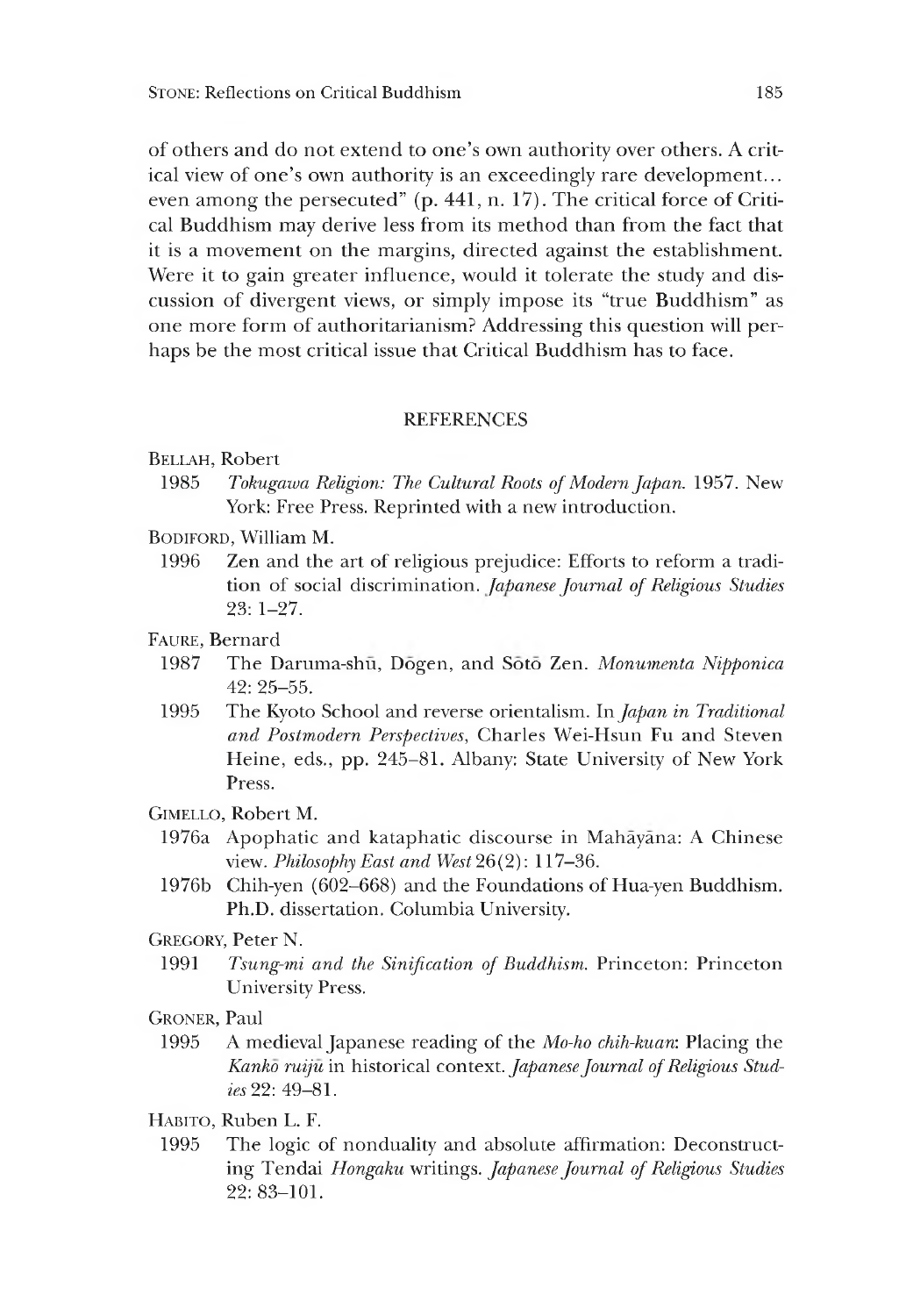#### Hakamaya Noriaki 袴谷憲昭

- 1989 *Hongaku shiso hihan* 本覚思想批判. Tokyo: Daizo Shuppan.
- 1998 *Honen to Myde: Nihon Bukkyd shisdshi josetsu* 法然と明恵一 日本仏教思想史序説. Tokyo: Daizo Shuppan.
- Hardacre, Helen
	- 1986 *Kurozumikyd and the New Religions of Japan.* Princeton: Princeton University Press.
- Hayakawa Sh6hachi 早川庄八
	- 1988 Higashi-Ajia gaiko to Nihon ritsuryosei no suii 東アジア外交と日本 律領制の推移. In *Nihon no kodai* 日本の古代15: *Kodai kokka to Nihon* 古代国家と日本, Kishi Toshio 岸 俊男, ed., pp. 47-82. Tokyo: Chūōkoron-sha.
- HAYASHI Senshō 林 宣正
	- 1940 Shikan shō Hokke shisō to Senba kyōgaku: "Chūko Tendai to Nichiren kyogaku to no kankei" no issetsu 止觀勝法華思想と 仙波教學一「中古天台と日蓮教學との關係」の一節. In *Shimizu Ryuzan* Sensei koki kinen ronbunshu 清水龍山先生古稀記念論文集, Shimizu Ryuzan Sensei Kyōiku Gojunen Koki Kinenkai 清水龍山先生 教育五十年古稀記念會, ed., pp. 230-61. Tokyo: Shimizu Ryuzan Sensei Kyōiku Gojūnen Koki Kinenkai.
- HAZAMA Jikō 硲 慈弘
	- 1948 *Chuko Nihon Tendai no kenkyu* 中古日本天台の研究*. Nihon Bukkyd no kaiten to sono kicho* 日本佛教の開展とその基調,vol.2. Tokyo: Sanseido.
- Ishikawa Rikizan 石川力山
	- 1998 The social response of Buddhists to the modernization of Japan: The contrasting lives of two Soto Zen monks. *Japanese Journal of Religious Studies* 25: 87-115.
- Ives, Christopher
	- 1995 Ethical pitfalls in imperial Zen and Nishida philosophy: Ichikawa Hakugen's critique. In *Rude Awakenings: Zen, the Kyoto* School, and the Question of Nationalism, James W. Heisig and John C. Maraldo eds., pp. 16-39. Honolulu: University of Hawai'i Press.
- Kawai Takaakira 河合涉明
	- 1943 Hongaku gainen no koperunikusu-teki tenkai 本學概念の コペルニクス的轉同*. SMkyd kenkyu宗教研究*114: 910-15.
- KURODA Toshio黒田俊雄
	- 1975 *Nihon chusei no kokka to shukyd* 日本中世の国家と宗教. Tokyo: Iwanami Shoten.
- Monma Sachio門馬幸夫
- 1998 Sabetsu mondai to hongaku shiso 差別問題と本覚思想. Shirizu Nihon Bukkyō to hongaku shisō シリーズ日本仏教と本覚思想 5. *Bukkyd taimuzu* 仏教タイムズ,August 6.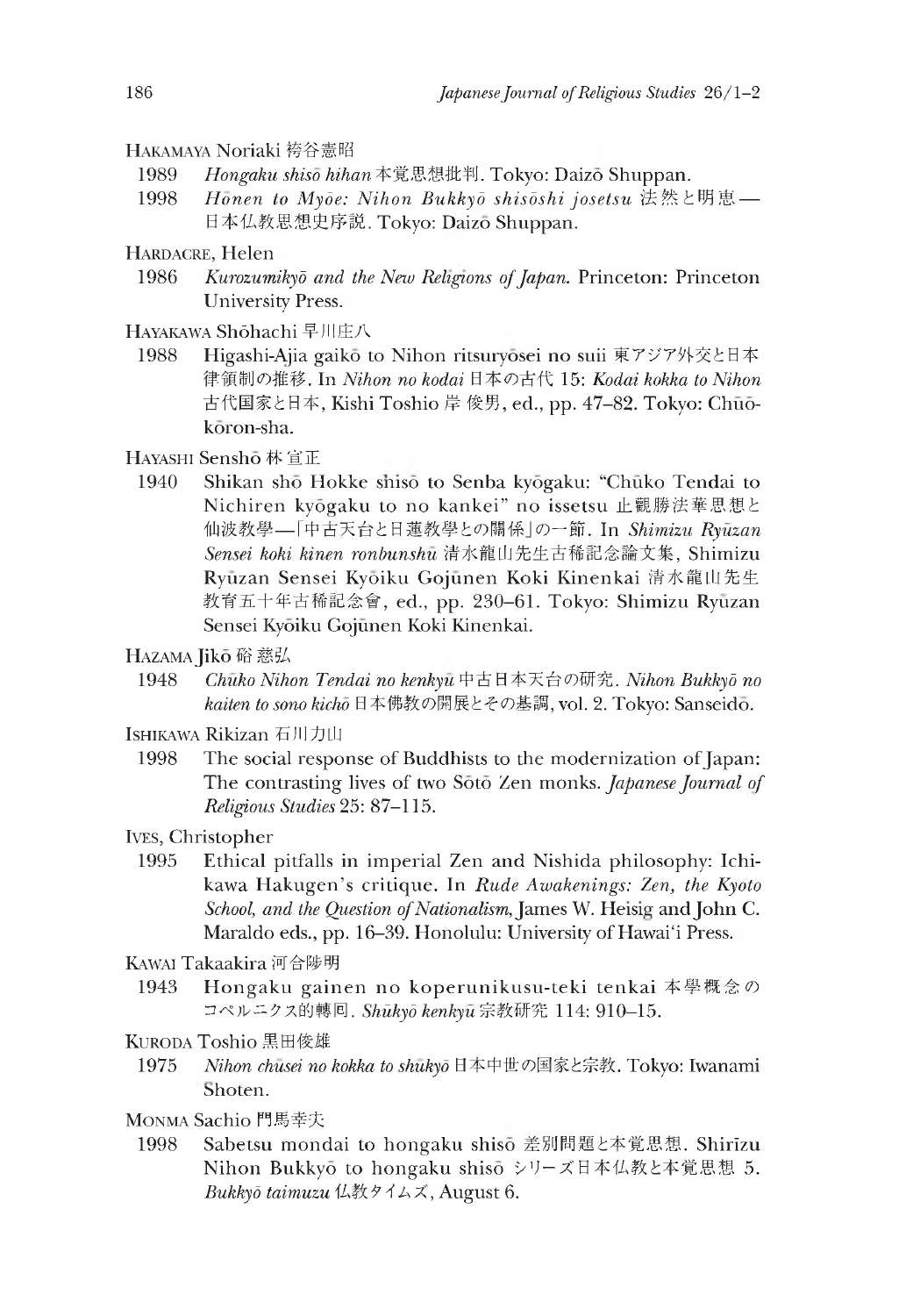#### Ono Bunkō 小野文珖

- 1991 Senba to Nichiren monka to no kōryū: "Kantō Tendai" to Kantō Nichiren kyōdan 仙波と日蓮門下との交流––「関東天台」と関東日蓮 . In *Hongaku shiso no genryu to tenkai*本覚思想の 流と展開, Asai Endō 浅井圓道, ed., pp. 425-49. *Hokekyō kenkyū* 法華経研究 11.Kyoto: Heirakuji Shoten.
- OOMS, Herman
- 1985 *Tokugawa Ideology: Early Constructs, 1570-1680.* Princeton: Princeton University Press.

RISSHO DAIGAKU NICHIREN KYOGAKU KENKYUJO 立正大學日蓮教學研究所, ed.

- 1984 *Nichiren kyodan zenshi* 蓮教団全史,vol.1.Kyoto: Heirakuji Shoten.
- 1988 *Showa teihon Nichiren Shonin ibun* 昭和定本日蓮聖人遺文. 4 vols. Mmobu-cho, Yamanashi Prefecture: Mmobusan Kuonji. (Revision of 1952-1959 edition.)

SHIGYŌ Kaishū 執行海秀

- 1952 *Nichirenshu kyōgakushi* 日蓮宗教學史. Kyoto: Heirakuji Shoten.
- SHIMAJI Daitō 島地大等
	- 1931 Chuko Tendai no gakugo tosnite mitaru hongaku no gainen 中古天台の學語として見たる本覺の概念. 1916. In his *Kyori to shiron* 教理と史論, Tokyo: Meiji Shoin.
- Stone, Jacqueline
	- 1992 In the Aftermath of the Divine Winds: The Mongol Threat and Changing Images of Japan. Unpublished paper delivered at the Association for Asian Studies, Washington, D.C.
	- 1995 Medieval Tendai *hongaku* thought and the new Kamakura Buddhism: A reconsideration. *Japanese Journal of Religious Studies* 22: 17-48.
	- Forthcoming *Original Enlightenment and the Transformation of Medieval Japanese Buddhism.* Honolulu: University of Hawai'i Press.
- TADA Kōryū 多田厚隆 et al., eds.
- 1973 *Tendai hongaku ron* 天台本覚論*. Nihon shiso taikei* 日本思想大系,vol. 9. Tokyo: Iwanami Shoten.
- Tamura Yoshiro 村芳朗
	- 1965 *Kamakura shin Bukkyd shiso no kenkyu* 鎌倉新仏教思想の研究. Kyoto: Heirakuji Shoten.
	- 1990a Hongaku shiso to Shinto riron 本覚思想と神道理論, 1979. Reprinted in *Tamura Yoshirō Bukkyōgaku ronshū* 田村芳朗仏教学論集, vol. 1: Hongaku shiso ron 本覚思想論, pp. 443-55. Tokyo: Shunjusha.
	- 1990b Ri kenpon to ji joju 理顕本と事常住. 1979. Reprinted in *Tamura Yoshiro Bukkydgaku ronshu,* vol.1*: Hongaku shiso ron,* pp. 291-321. Tokyo: Shunjūsha.